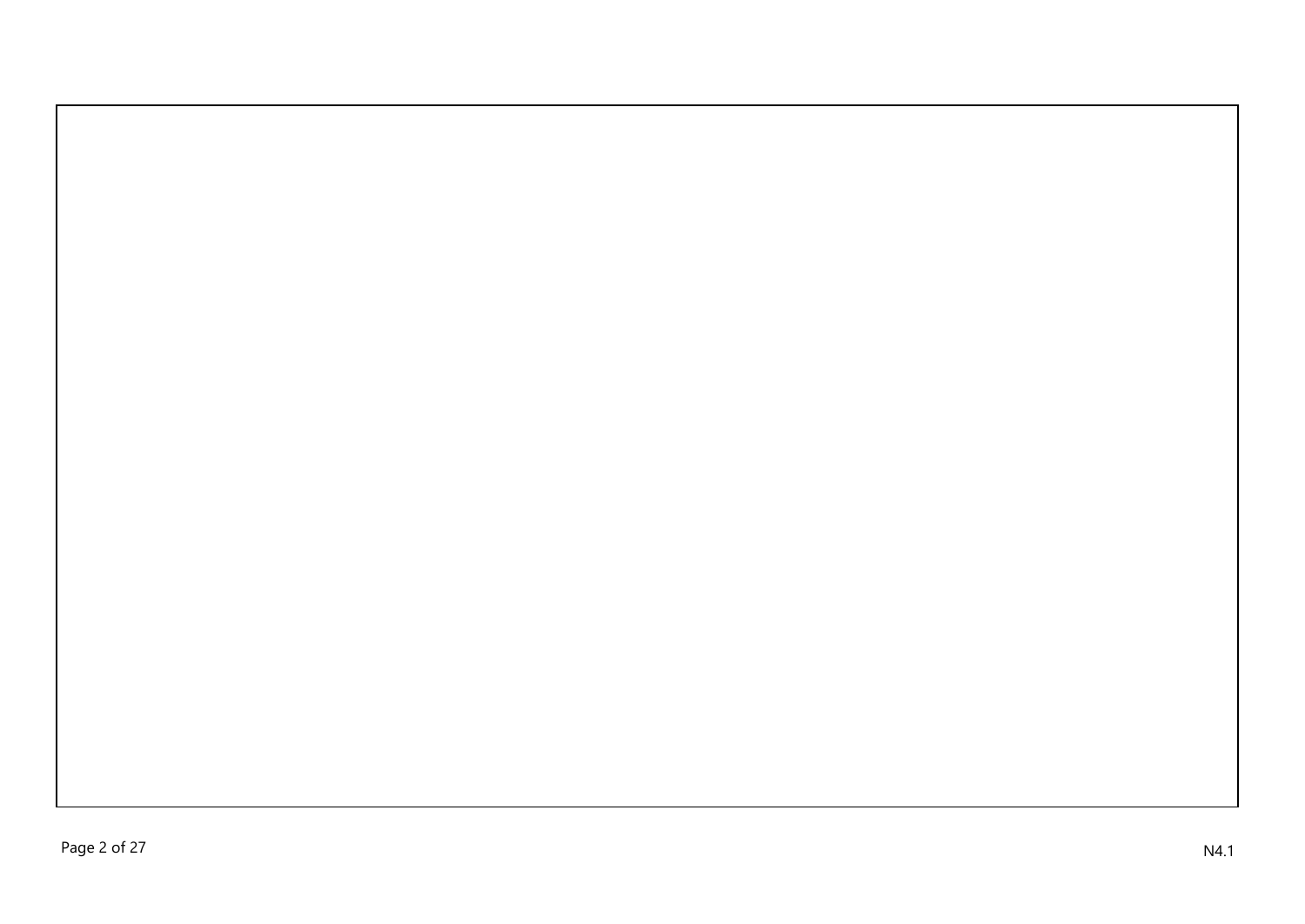| #              | Island           | House Name              | Name                   | Sex       | National ID | ، ه ، ره<br>پر ، سرگ               | ىئرىتر                                   |  |  |  |  |
|----------------|------------------|-------------------------|------------------------|-----------|-------------|------------------------------------|------------------------------------------|--|--|--|--|
|                | B. Dharavandhoo  |                         |                        |           |             |                                    |                                          |  |  |  |  |
|                | B. Dharavandhoo  | Dheyliyaage             | Aishath Uthfa Muaz     | F         | A280937     | ن پر پر پر<br>قرمور <sub>گ</sub> ر | و در دوه ووو<br>وگه شوی های وهانر        |  |  |  |  |
|                | B. Fulhadhoo     |                         |                        |           |             |                                    |                                          |  |  |  |  |
| $\overline{c}$ | B. Fulhadhoo     | Fini Roalhi             | Mohamed Asim           | M         | A109905     | وسرچر<br>ر                         | ورەرو ئەبدۇ                              |  |  |  |  |
|                | B. Kamadhoo      |                         |                        |           |             |                                    |                                          |  |  |  |  |
| 3              | B. Kamadhoo      | Noovil                  | Nasreena Mohamed       | F         | A312681     | يتر <sub>عر</sub> و                | ىر قىم بىر 2009-<br>سر قىمبىر قىمبەر قىر |  |  |  |  |
|                | GDh. Thinadhoo   |                         |                        |           |             |                                    |                                          |  |  |  |  |
| 4              | GDh. Thinadhoo   | Fehikuri                | Aminath Mifuzaa        | F         | A297093     | و سر ته سه<br>                     | ومحر المتمر والمحمج                      |  |  |  |  |
| HA. Baarah     |                  |                         |                        |           |             |                                    |                                          |  |  |  |  |
| 5              | HA. Baarah       | Naseemee villa          | Fathimath Habeeba      | F         | A084237     | ىئەسوچە بۇ                         | ژودو نه                                  |  |  |  |  |
|                | HA. Ihavandhoo   |                         |                        |           |             |                                    |                                          |  |  |  |  |
| $\vert 6$      | HA. Ihavandhoo   | Malas                   | Hussain Sanih          | ${\sf M}$ | A267887     | ئە ئەر <u>م</u>                    | يركبها مؤسرة                             |  |  |  |  |
|                | HDh. Vaikaradhoo |                         |                        |           |             |                                    |                                          |  |  |  |  |
| 7              | HDh. Vaikaradhoo | Kashimaage              | Ibrahim Farhadh        | ${\sf M}$ | A128756     | ر<br>مأمورد د                      | رەپرىر زېرىر                             |  |  |  |  |
| K. Dhiffushi   |                  |                         |                        |           |             |                                    |                                          |  |  |  |  |
| 8              | K. Dhiffushi     | Diamond Villa           | Hawwa Nafha            | F.        | A407245     | أبار كاشنا المحباني                | رە پەرە بەر<br>بەرى سۆپ                  |  |  |  |  |
|                | L. Fonadhoo      |                         |                        |           |             |                                    |                                          |  |  |  |  |
| 9              | L. Fonadhoo      | Aaru                    | Muhammad Jinah Hussain | M         | A311442     | پڑ پڑ                              | ورەرو يەش برىتور                         |  |  |  |  |
| $ 10\rangle$   | L. Fonadhoo      | Arolhimaage             | Aboobakuru Ihsaan      | M         | A311785     | پر پر پر پر<br>  پر پر پر پر پر    |                                          |  |  |  |  |
| L. Gan         |                  |                         |                        |           |             |                                    |                                          |  |  |  |  |
| 11             | L. Gan           | Mukurimagu. Beach House | Aishath Nifasha        | F         | A135941     | כי גבי פיציג פ                     | ە مەخكى سرگىگى<br>مەرخكى سرگىگى          |  |  |  |  |
| 12             | L. Gan           | Thundi. Kudhiraiymaage  | Arifa Moosa            | F         | A310823     | ه سوم مورنومون<br>مسوم سر          |                                          |  |  |  |  |
|                | L. Kalaidhoo     |                         |                        |           |             |                                    |                                          |  |  |  |  |
| 13             | L. Kalaidhoo     | Funadhooge              | Nadhira Ahmed          | F.        | A089691     | و بر دو ،<br>تو سربر <sub>ک</sub>  | شَّرِّسِرِ شَرِّ مِ سَرِّ وَ سَرِّ       |  |  |  |  |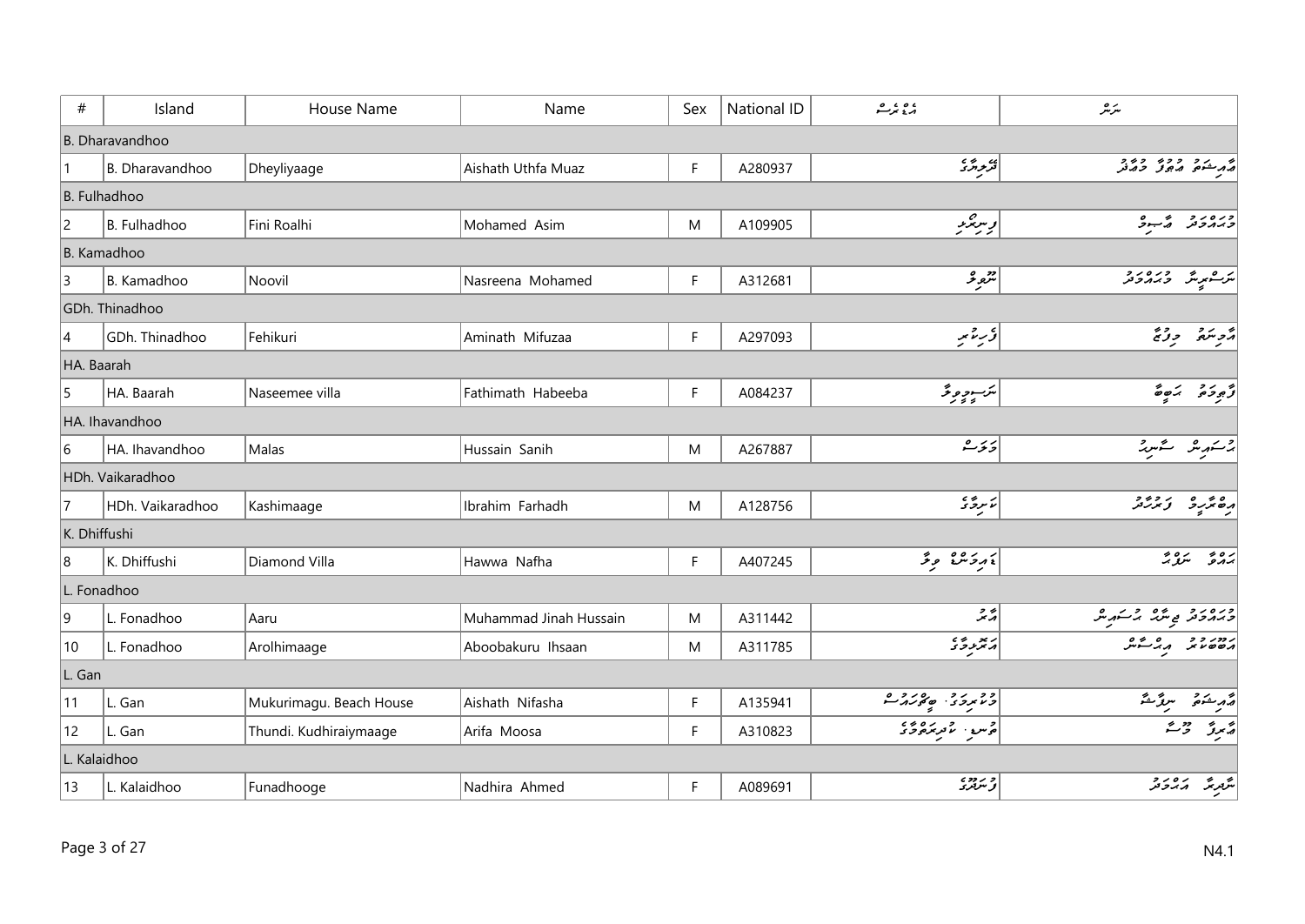|            | L. Maabaidhoo  |                        |                       |    |         |                                         |                                                       |
|------------|----------------|------------------------|-----------------------|----|---------|-----------------------------------------|-------------------------------------------------------|
| 14         | L. Maabaidhoo  | Raabaagasdhoshuge      | Adam Fulhu            | M  | A347574 | ۶ ۶ د ۲۰۰۷ و د<br>بر <i>ه ی</i> سوترمرد | پر ہ د د<br>پر ترو تر تر                              |
| Male'      |                |                        |                       |    |         |                                         |                                                       |
| 15         | Male'          | Dhaftharu. No 3867     | Mohamed Siraj         | M  | A071233 | تروم تر. سكره سر 3867                   | ورورو سورتم                                           |
| 16         | Male'          | Dhaftharu. No RS 11774 | Haseena Ali           | F. | A085447 | رور و سرگر مگر سر 11774                 | يەسىدىگە ئەس                                          |
| 17         | Male'          | Dhaftharu. No RS 2497  | Abdul Razzaq Ismail   | M  | A042310 | رەر ج. سەھەتمە سەسىر 2497               | גם כם גם מיב הגיית הריבה.<br>הסמה ממיב הגיית הריבה    |
| 18         | Male'          | Dhaftharu. No RS 3873  | Abdul Wahid Ahmed     | M  | A062429 | تروری. سره در پرسه 3873                 | رە دەپر دەر دەرد<br>مەھىر دەپرى مەردىر                |
| 19         | Male'          | Dhaftharu. No RS 4066  | Mohamed Thaha Naseem  | M  | A111206 | ترۇم تى. ئىر شۇم تىر يىسىم 4066         | ورەرو بۇ ئەسر                                         |
| 20         | Male'          | Dhaftharu. No RS 5803  | Abdul Raheem Mohamed  | M  | A033579 | تروم تم. سَرْسْھَ تَمْ سِرِ 5803        | גם כם גם כגם גב<br>גם <i>נגיד</i> ות כגורני           |
| 21         | Male'          | Dhaftharu. No RS 7658  | Hawwa Ismail          | F. | A086340 | تروم تر. سَرْسْھَ تَرْ سِيْسِيْ 7658    | بروء پر شرقهای                                        |
| 22         | Male'          | Dhaftharu. No RS 8959  | Mohamed Isham         | M  | A155974 | تروپر ترشق تر سه 8959                   | ورەر د دەر                                            |
| 23         | Male'          | H. Viola               | Suha Shafiu           | F. | A151498 | ر. عەدىجە                               | سەش سەرە                                              |
| 24         | Male'          | M. Udhuhey Villa       | Ahmed Yasir           | M  | A314734 | — د ده، د وگ                            | נ סיכון הרגיית.<br>המכות הרגיות                       |
| 25         | Male'          | Ma. Mihraab            | Ahmed Rasheed Mohamed | M  | A039930 | وړ٠ و پر پره                            | ره رو بر در در در در د<br>پروتر بر در وره رو          |
|            | N. Holhudhoo   |                        |                       |    |         |                                         |                                                       |
| 26         | N. Holhudhoo   | Aazaadhu               | Mohamed Haseen        | M  | A113176 | پر بر حر<br>در سی تعر                   | ورەرو كەسىر                                           |
|            | N. Velidhoo    |                        |                       |    |         |                                         |                                                       |
| 27         | N. Velidhoo    | Elmilan                | Aishath Ibrahim       | F. | A206898 | ە ۋېرىخە ئىر                            | مەشقى مەمگرى                                          |
|            | R. Inguraidhoo |                        |                       |    |         |                                         |                                                       |
| 28         | R. Inguraidhoo | Ekuveriyaa             | Fathimath Sana        | F  | A314934 | ، د ، په پژ                             | توجوجو سنتر                                           |
| 29         | R. Inguraidhoo | House Villa            | Hussain Aboobakuru    | M  | A314552 | رىر مەھ <sub>م</sub> ۇ                  | 77777727722                                           |
| S. Feydhoo |                |                        |                       |    |         |                                         |                                                       |
| 30         | S. Feydhoo     | Alimasge               | Aishath Agisa         | F. | A164838 | ە ئەرىخ سىرى                            | ۇرىشق ھۇرگ                                            |
|            | S. Hithadhoo   |                        |                       |    |         |                                         |                                                       |
| 31         | S. Hithadhoo   | Baarish                | Mohamed Shiuny        | M  | A292866 | ە<br>ھەبرىش                             | ور ور و سوره سر<br>وبر دو در سوره سر<br>برسوره سر شور |
| 32         | S. Hithadhoo   | Kaafooruge             | Hussain Shah          | M  | A024495 | یه دو د ،<br>ما تو مور                  |                                                       |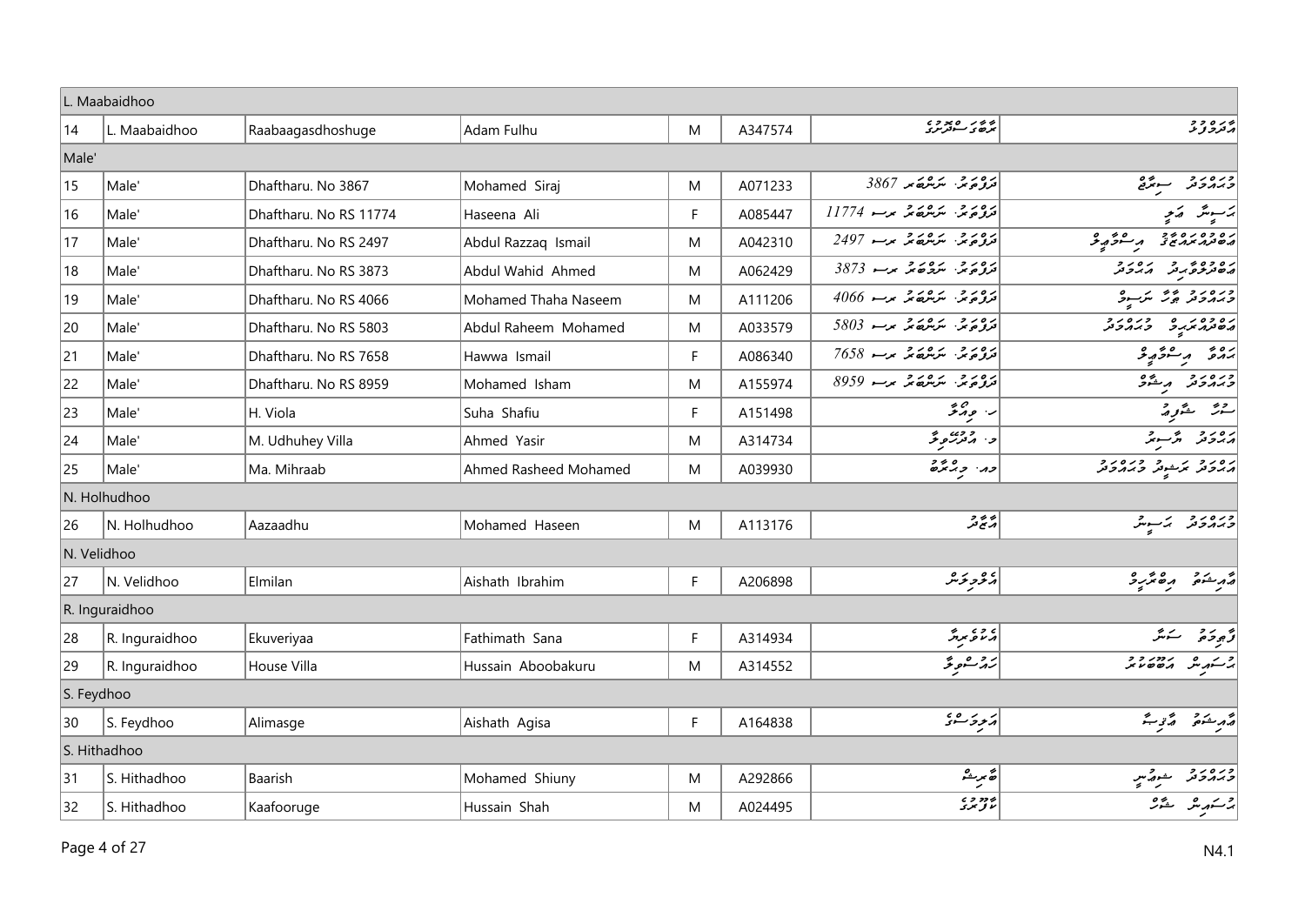| 33          | S. Hithadhoo                         | Naasiradhdhooge   | Mohamed Ahusan Ali      | M           | A292820 | مگر سوئبر مردم در د<br>مگر سوئبر مردم         | ورەرو رەر رە ئو                                                                                                                                                                                                                                                                                                                                                                                                                                                                     |
|-------------|--------------------------------------|-------------------|-------------------------|-------------|---------|-----------------------------------------------|-------------------------------------------------------------------------------------------------------------------------------------------------------------------------------------------------------------------------------------------------------------------------------------------------------------------------------------------------------------------------------------------------------------------------------------------------------------------------------------|
| 34          | S. Hithadhoo                         | Naeemee Palace    | Ahmed Sofwaan           | M           | A345150 | ىئە <sub>چ</sub> ېۋىخەت                       | رەرد بەدەرە                                                                                                                                                                                                                                                                                                                                                                                                                                                                         |
| 35          | S. Hithadhoo                         | Pingponguge       | Mohamed Mueen           | M           | A020788 | ر موسوم دی.<br>بر مربوع شری                   | ورەرو وړی                                                                                                                                                                                                                                                                                                                                                                                                                                                                           |
|             | S. Hulhudhoo                         |                   |                         |             |         |                                               |                                                                                                                                                                                                                                                                                                                                                                                                                                                                                     |
| 36          | S. Hulhudhoo                         | Fazaa             | Mohamed Nazim           | M           | A094499 | ترتج                                          | ورەر د شھرو                                                                                                                                                                                                                                                                                                                                                                                                                                                                         |
|             | S. Maradhoo                          |                   |                         |             |         |                                               |                                                                                                                                                                                                                                                                                                                                                                                                                                                                                     |
| 37          | S. Maradhoo                          | West Beach        | Ismail Siyaaq           | M           | A287798 | وكسفوكم                                       | وسنو ويو مسترقى                                                                                                                                                                                                                                                                                                                                                                                                                                                                     |
|             | S. Maradhoo Feydhoo                  |                   |                         |             |         |                                               |                                                                                                                                                                                                                                                                                                                                                                                                                                                                                     |
| 38          | S. Maradhoo Feydhoo Hithigasdhoshuge |                   | Mohamed Shabaan Khaleel | M           | A270922 | ر <sub>جو ت</sub> ی کے دور<br>رجو تی کسی کورن | ورەرو ئەھەر زىرو                                                                                                                                                                                                                                                                                                                                                                                                                                                                    |
| S. Meedhoo  |                                      |                   |                         |             |         |                                               |                                                                                                                                                                                                                                                                                                                                                                                                                                                                                     |
| 39          | S. Meedhoo                           | Tulip             | Hassan Mahir            | M           | A270903 | ومزمرز                                        | يەسەس ۋرىۋ                                                                                                                                                                                                                                                                                                                                                                                                                                                                          |
| Sh. Maroshi |                                      |                   |                         |             |         |                                               |                                                                                                                                                                                                                                                                                                                                                                                                                                                                                     |
| 40          | Sh. Maroshi                          | Madheehaa Manzil  | Fathimath Madeeha       | F           | A319676 | دَىرِرَّ دَىرْ پرو                            | و و ديگر                                                                                                                                                                                                                                                                                                                                                                                                                                                                            |
|             | Th. Dhiyamigili                      |                   |                         |             |         |                                               |                                                                                                                                                                                                                                                                                                                                                                                                                                                                                     |
| 41          | Th. Dhiyamigili                      | Aabaadhuge        | Fathimath Yoosuf        | F           | A086494 | ۶ پر د ء<br>تر ت                              | $\begin{bmatrix} 0 & 2 & 2 & 2 & 3 \\ 0 & 2 & 2 & 2 & 3 \\ 0 & 0 & 0 & 0 & 0 \\ 0 & 0 & 0 & 0 & 0 \\ 0 & 0 & 0 & 0 & 0 \\ 0 & 0 & 0 & 0 & 0 \\ 0 & 0 & 0 & 0 & 0 \\ 0 & 0 & 0 & 0 & 0 \\ 0 & 0 & 0 & 0 & 0 \\ 0 & 0 & 0 & 0 & 0 \\ 0 & 0 & 0 & 0 & 0 \\ 0 & 0 & 0 & 0 & 0 & 0 \\ 0 & 0 & 0 & 0 & 0 & 0 \\ 0 & 0 & 0 & 0 & $                                                                                                                                                         |
| 42          | Th. Dhiyamigili                      | Aabaadhuge        | Aminath Yoosuf          | F           | A086495 | ۶ پر د ء<br>تر ت                              | ړ په ده ده وه وه ده                                                                                                                                                                                                                                                                                                                                                                                                                                                                 |
| 43          | Th. Dhiyamigili                      | Aagisa Manzil     | Agisa Saud              | F           | A088975 | ۇ ئۆستە ئەشرىپو قە                            | ړي په مسرور                                                                                                                                                                                                                                                                                                                                                                                                                                                                         |
| 44          | Th. Dhiyamiqili                      | Aagisa Manzil     | Rimshaad Saud           | M           | A088977 | ۇ ئەسەئە ئىر ئە                               | ىردىشى سەرىر<br>مردىشىر سەرىر                                                                                                                                                                                                                                                                                                                                                                                                                                                       |
| 45          | Th. Dhiyamiqili                      | Aagisa Manzil     | Aminath Naaifa          | F           | A329486 | <br> مە <sub>ترىس</sub> ىمۇ مىرىمو قىل        | ۇ ئەسكى ئىگرۇ                                                                                                                                                                                                                                                                                                                                                                                                                                                                       |
| 46          | Th. Dhiyamigili                      | Aakuri            | Izhaa Ibrahim Manik     | F.          | A407451 | ومتمير                                        | $\begin{array}{c}\n\overline{\phantom{0}}\phantom{0}2\phantom{0}2\phantom{0}2\phantom{0}\phantom{0}2\phantom{0}\phantom{0}2\phantom{0}\phantom{0}2\phantom{0}\phantom{0}2\phantom{0}\phantom{0}2\phantom{0}\phantom{0}2\phantom{0}\phantom{0}2\phantom{0}\phantom{0}2\phantom{0}\phantom{0}2\phantom{0}\phantom{0}2\phantom{0}\phantom{0}2\phantom{0}\phantom{0}2\phantom{0}\phantom{0}2\phantom{0}\phantom{0}2\phantom{0}\phantom{0}2\phant$<br>ە ھەمەر 25 سرىر<br>مەھەمەر 25 سرىر |
| 47          | Th. Dhiyamigili                      | Aazaadhee Gulshan | Mareena Moosa           | $\mathsf F$ | A086476 | ۇ ئۆرگەشكە ئىگە                               | وحر مشر<br>ئەسمەتىگە<br>ئى                                                                                                                                                                                                                                                                                                                                                                                                                                                          |
| 48          | Th. Dhiyamigili                      | Aazaadhee Gulshan | Zeenath Ali Didi        | F           | A119632 | ۇ ئەر ئەھمىسى ئىس                             | ې پنځې که د پورې <sub>ږ</sub>                                                                                                                                                                                                                                                                                                                                                                                                                                                       |
| 49          | Th. Dhiyamiqili                      | Aazaadhee Gulshan | Shifayath Ali Didi      | F           | A148843 | ۇ ئۆير ئەھمىيە ئىگر                           |                                                                                                                                                                                                                                                                                                                                                                                                                                                                                     |
| 50          | Th. Dhiyamigili                      | Asareege          | Mausooma Mohamed        | F           | A086523 | ېر کے بىرى<br>ئ                               | ر و دوءِ<br>وەسبور<br>و ر ه ر و<br>تر پروتر                                                                                                                                                                                                                                                                                                                                                                                                                                         |
| 51          | Th. Dhiyamiqili                      | Asrafee villa     | Nasheedha Mohamed       | F           | A235896 | ىز مەئىر پەرىگە<br>م                          | س وره د و د و د<br>س په د بر د و تر                                                                                                                                                                                                                                                                                                                                                                                                                                                 |
| 52          | Th. Dhiyamigili                      | Asrafee villa     | Nashath Mukhthar        | M           | A236117 | ىز شەنئەر <sub>ئ</sub> ور                     | ر ده ر ده و د و<br>سرشه پر و زمر بر                                                                                                                                                                                                                                                                                                                                                                                                                                                 |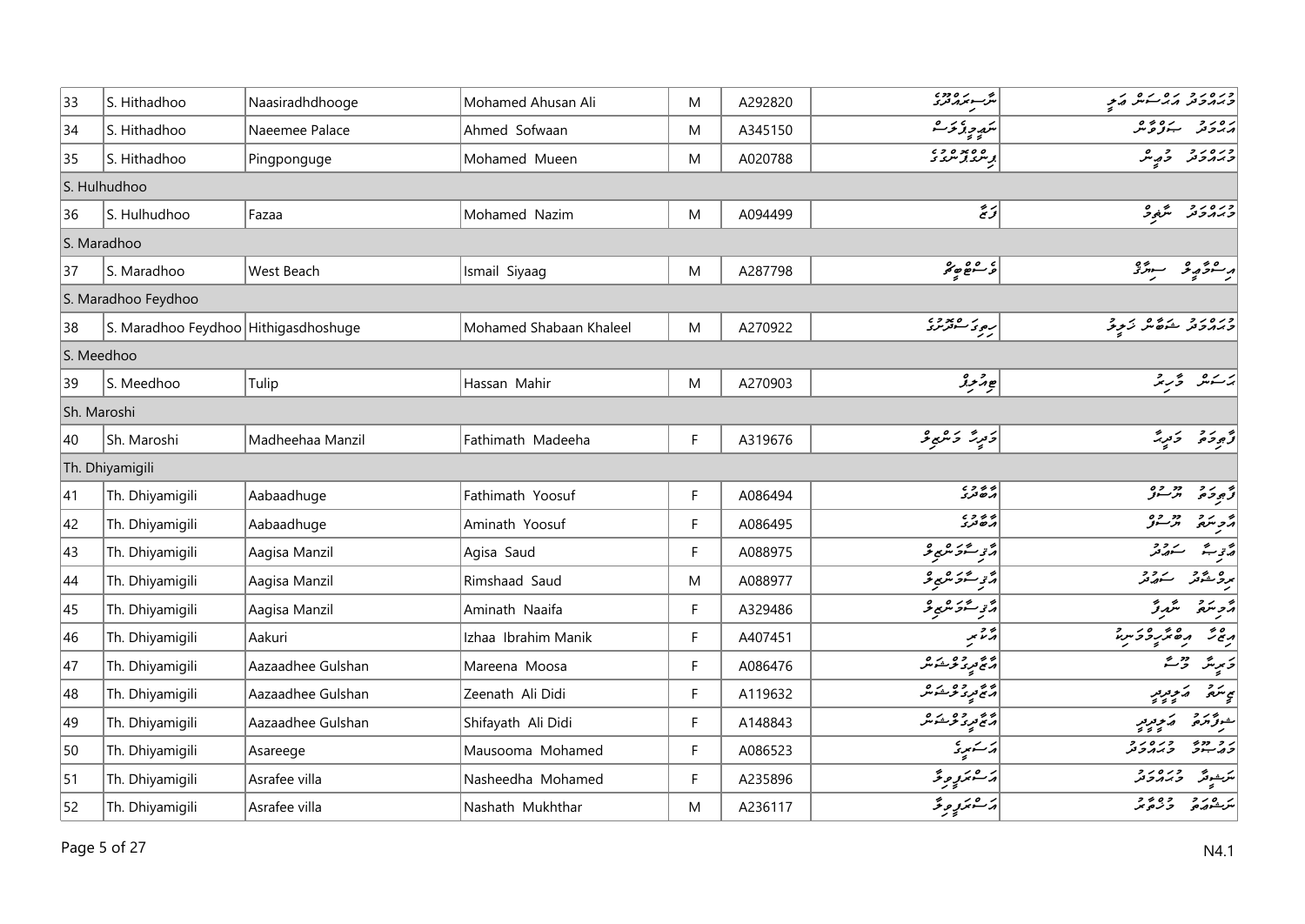|    |                 |                    |                     |           |         |                                                      | و ره ر و<br>تر <i>پر</i> وتر                  |
|----|-----------------|--------------------|---------------------|-----------|---------|------------------------------------------------------|-----------------------------------------------|
| 53 | Th. Dhiyamigili | Asrafeege          | Rashidha Mohamed    | F         | A046529 | لەسشىمرىي                                            | ئۇرىشەتۇر                                     |
| 54 | Th. Dhiyamiqili | Asrafeege          | Asrar Mohamed       | F         | A141394 | ىر شەنىزى <sub>ر</sub> ،                             | ىر 2 مۇيىر<br>و ر ه ر و<br><i>و پر پر</i> تر  |
| 55 | Th. Dhiyamiqili | Asrafeege          | Hawwa Hussain       | F         | A155511 | پر ھ پر پی                                           | برەنج<br>بر سەمەرىش                           |
| 56 | Th. Dhiyamigili | Asseyri            | Hawwa Yoosuf        | F         | A086563 | لهزه عيمر                                            | دد د ه<br>در سور<br>رە بە<br>برادى            |
| 57 | Th. Dhiyamigili | Asseyri            | Mariyam Saeedha     | F         | A086564 | لئەرىئىمىر                                           | ر ه ر ه<br><del>و</del> بربرو<br>سنهير قر     |
| 58 | Th. Dhiyamigili | Asseyri            | Aishath Zoona       | F         | A238520 | لرويمبر                                              | و در در در در در در در بر<br>مراجع در موسیق   |
| 59 | Th. Dhiyamigili | Asseyri            | Mohamed Muez        | ${\sf M}$ | A369534 | لئەرىئىمبر                                           | כנסנב בב<br>כמחכת בקיש                        |
| 60 | Th. Dhiyamigili | Asurumaage         | Ibrahim Siraj       | ${\sf M}$ | A075396 | ر و و » ،<br>پرسونور                                 | سەتىر<br>س<br>دە ترىر د                       |
| 61 | Th. Dhiyamigili | Asurumaage         | Hawwa Shamila       | F         | A086474 | ر و و » ،<br>پرسونور                                 | رەپ شەرقى                                     |
| 62 | Th. Dhiyamigili | Asurumaage         | Salman Abdul Rahman | M         | A086475 | ر په ده ده د<br>پرسه مرو د                           |                                               |
| 63 | Th. Dhiyamigili | Asurumaage         | Sanfa Ali Didi      | F         | A086551 | ر د د ده ،<br>پرسه مرو د                             | <br> سەشق مەمەمەر                             |
| 64 | Th. Dhiyamigili | Athireege          | Safiyya Ahmed Didi  | F         | A040161 | ړ<br>مرموسونه                                        | התנמת הכלכתת                                  |
| 65 | Th. Dhiyamigili | Bahaaruge          | Naseema Ali         | F         | A086465 | ر د د ،<br>ن ر بر د                                  | للرسوش الألمج                                 |
| 66 | Th. Dhiyamigili | Bahaaruge          | Aminath Afeefa      | F         | A235945 | ر پر و ،<br>ن <i>ن</i> تر د                          | أأولتم أأوقى                                  |
| 67 | Th. Dhiyamigili | Banafsaage         | Mariyam Hassan      | F         | A086525 | ە ئىرە بەي                                           | ر ه ر ه<br><del>ر</del> بر بر ژ               |
| 68 | Th. Dhiyamigili | Bashimaage         | Ashraf Mohamed      | M         | A081801 | ر په ،<br>خرچ                                        | بر ھەبىر <i>ج</i><br>و ر ه ر و<br>تر پر تر تر |
| 69 | Th. Dhiyamigili | Bashimaage         | Aminath Aroosha     | F         | A086479 | ئەبرىرى<br>                                          | پر دو به پی<br>أأترسمو                        |
| 70 | Th. Dhiyamigili | Beach Heaven       | Moosa Didi          | M         | A035751 | پەنزوتىر                                             | دو گورور<br>تر گورور                          |
| 71 | Th. Dhiyamigili | Beach Heaven       | Aishath Rivaasha    | F         | A239647 | $rac{1}{\sqrt{2\cdot\frac{1}{2}}}\frac{1}{\sqrt{2}}$ | و مرشو <del>ه</del><br>مرمشوه<br>ىرەڭ شە      |
| 72 | Th. Dhiyamigili | Beach Heaven       | Ismail Risham       | M         | A239656 | $rac{1}{\sqrt{2\cdot 2\cdot 1}}$                     | ر جۇرپى برخۇ                                  |
| 73 | Th. Dhiyamigili | <b>Beach House</b> | Mahir Ismail        | ${\sf M}$ | A057995 | ھەممەر <sup>2</sup>                                  | د سرچ<br>ر<br>ەرسىۋەيچ                        |
| 74 | Th. Dhiyamigili | <b>Beach House</b> | Ismail Shihab       | ${\sf M}$ | A078060 | ھەممەر 2 ھ                                           | ر شۇرۇ سىرگە                                  |
| 75 | Th. Dhiyamigili | <b>Beach House</b> | Arifa Ismail        | F         | A125210 | پە ئەر ئە                                            | ەرسىۋەپەيج<br>ەتىرۇ                           |
| 76 | Th. Dhiyamigili | <b>Beach House</b> | Nashifa Mahir       | F         | A237730 | پە ئەر ئە                                            | ىگرىشوڭر<br>م<br>د سرچه<br>مر                 |
| 77 | Th. Dhiyamigili | <b>Beach House</b> | Nashfa Mahir        | F         | A237732 | <br>  په پر بر مه                                    | ىر مەمۇ<br>ۇرىز                               |
| 78 | Th. Dhiyamigili | <b>Beach Villa</b> | Ibrahim Ahmed       | ${\sf M}$ | A235966 | ھەمچە بەقتە                                          | دە ئەرە دەرد                                  |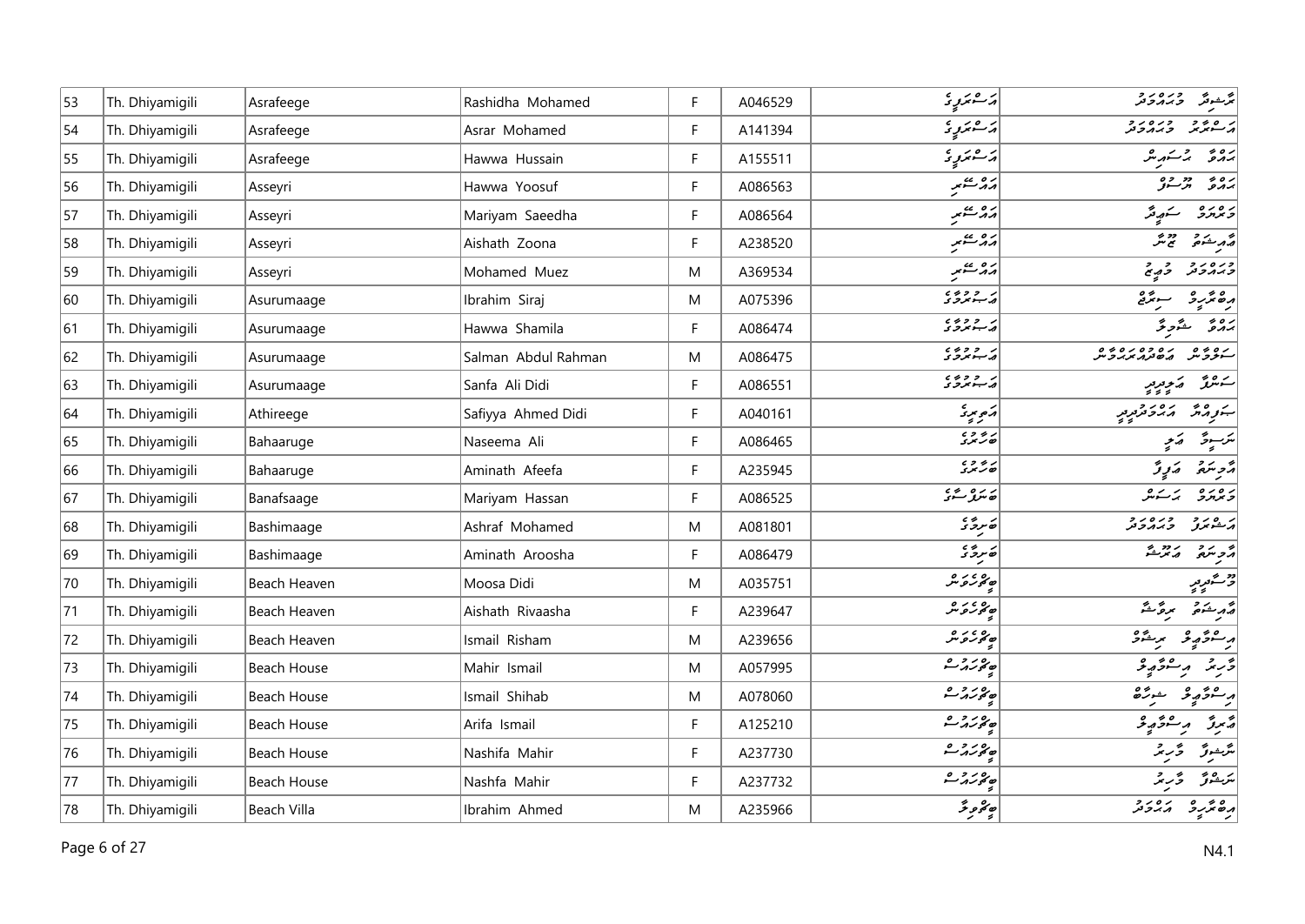| 79  | Th. Dhiyamigili | <b>Beach Villa</b> | Fathimath Arusha      | F         | A235971 | ھەمچەمەتىر<br>ئى                          | توجوحو المكرشة                                  |
|-----|-----------------|--------------------|-----------------------|-----------|---------|-------------------------------------------|-------------------------------------------------|
| 80  | Th. Dhiyamiqili | <b>Beach Villa</b> | Mariyam Areesha       | F         | A235972 | ھەمچە بوقر                                | أومره كالمربث                                   |
| 81  | Th. Dhiyamiqili | <b>Blue Bird</b>   | Suhana Mohamed        | F         | A086545 | 0 <i>4 77 0</i><br>2 0 <del>1</del> 0     | و رە ر د<br><i>د بر</i> گەر<br>شەشرىتىر         |
| 82  | Th. Dhiyamigili | <b>Blue Bird</b>   | Shanoona Mohamed      | F         | A086546 | 0 4 22 0<br>2 6 3 0                       | و ره ر و<br>تر پر ژنر<br>يە <sup>72</sup> بىر   |
| 83  | Th. Dhiyamigili | <b>Blue Bird</b>   | Shiuna Mohamed        | F         | A086553 | 0 <i>4 77 0</i><br>2 0 <del>1</del> 0     | و رە ر د<br><i>د ب</i> رگرىز<br>شەرترىگر        |
| 84  | Th. Dhiyamigili | <b>Blue Bird</b>   | Siyana Mohamed        | F         | A237951 | 0 <i>4 77 0</i><br>2 0 <del>1</del> 0     | استقریش<br>و رە ر د<br>تر پر پر تر              |
| 85  | Th. Dhiyamigili | <b>Blue Bird</b>   | Ahmed Shabeen         | M         | A237952 | 0.4720                                    | شەھ بىر<br>ەرەر ۋ                               |
| 86  | Th. Dhiyamigili | <b>Blue Bird</b>   | Aishath Shabeena      | F         | A237953 | ه <del>دو</del> ۶<br>موره ٤               | شەھ ئىگر<br>و گهر ڪر <sup>و</sup>               |
| 87  | Th. Dhiyamigili | <b>Blue Bird</b>   | Shazuna Mohamed       | F         | A371632 | 0 4 22 0<br>2 6 3 0                       | و ر ه ر و<br><i>و پر</i> و تر<br>يئە چرىتىر     |
| 88  | Th. Dhiyamiqili | Bulbulaage         | Ibrahim Shareef       | ${\sf M}$ | A237991 | وه و د »<br><b>ت</b> ه <del>ت</del> ره تر | ە ھەترىر <sup>ە</sup><br>ے مور                  |
| 89  | Th. Dhiyamigili | Bulbulaage         | Haleemath Ibrahim     | F         | A237993 | و ه و و »<br><b>ت</b> ه نومو د            | ەر ھەئرىر <sup>ە</sup><br>ر<br>بر پورې          |
| 90  | Th. Dhiyamigili | Bulbulaage         | Fathimath Shifuna     | F         | A406650 | د ه د د »<br>مه نور                       | ے وشیر<br>پ<br>و مرد<br>ترجو څخه                |
| 91  | Th. Dhiyamigili | Bulbulaage         | Shaarif Ibrahim       | M         | A406651 | د ه د د »<br>صوصور                        | رە ئرىر<br>ڪ مرڙ                                |
| 92  | Th. Dhiyamigili | Buruneege          | Moosa Ali             | ${\sf M}$ | A236743 | ە ئەسرى<br>ھىمەسرى                        | الترشيح<br>رځمني                                |
| 93  | Th. Dhiyamigili | Buruneege          | Maisha Moosa          | F         | A236755 | ە ئەسرى<br>ھىمەس <sub>ى</sub> رى          | دو مح<br>وٌ پر شَہ                              |
| 94  | Th. Dhiyamiqili | Buruneege          | Ibrahim Nasir         | ${\sf M}$ | A409225 | ه ترسر <u>،</u><br>• ترسر به              | ەرھەترىر <sup>ى</sup><br>ىتزىب تر               |
| 95  | Th. Dhiyamiqili | Chandhaneege       | Aneesa Mohamed        | F         | A236762 | كارسو ترسر بح                             | و رە ر د<br>تر پروتر<br>ر سورت <sub>ش</sub>     |
| 96  | Th. Dhiyamigili | Chanpaamaage       | Zunaira Abdul Azeez   | F         | A086555 | ىر 2 بۇ ي<br>كى سرۇرى                     | בת בי הסיניבה בי                                |
| 97  | Th. Dhiyamigili | Chanpaamaage       | Ahmed Zaheen          | M         | A086557 | ىر 2 بوم ي<br>كى سرقر تر ي                | رەرو ترىپە                                      |
| 98  | Th. Dhiyamigili | Chanpaamaage       | Azulifaa Abdul Azeez  | F         | A154481 | ىر ەيرىپى<br>كىمىس ترىرى                  | ره وه ره<br>גه تر ده ې م<br>رە ج <sup>و</sup> ڙ |
| 99  | Th. Dhiyamigili | Chanpaamaage       | Aminath Zaheena       | F         | A238011 | ړه ۶ <i>۶۶</i><br>کوسرون د                | أوحر يختص بمح بريتر                             |
| 100 | Th. Dhiyamigili | Chanpaamaage       | Ibrahim Zihan         | ${\sf M}$ | A308828 | ر ه د د ،<br>کارگرد د                     | ىپ ئەشر<br>ەر ھەتتەر 2<br>ر                     |
| 101 | Th. Dhiyamiqili | Coral Reef         | Mohamed Rushdhee      | ${\sf M}$ | A239624 | #ئىرقر يېرو                               | و ره ر و<br><i>و پر</i> پر تر<br>بخرشكومبر      |
| 102 | Th. Dhiyamigili | Coral Reef         | Mariyam Nisha         | F         | A239632 | #ئىر ۋىيە ۋ                               | ر ه ر ه<br><del>و</del> بربرو<br>سرشگ           |
| 103 | Th. Dhiyamiqili | Coral Reef         | Ahmed Rizmee          | M         | A331117 | #ئىرقر يېرو                               | پرور و                                          |
| 104 | Th. Dhiyamigili | Daisy Villa        | Abdul Muhusin Ibrahim | ${\sf M}$ | A086873 | اءٌ <sub>مح</sub> ومثَر                   | ەھ ئۆرۈ<br>ر ه و ه و ه<br>پره تربربر سوس        |
|     |                 |                    |                       |           |         |                                           |                                                 |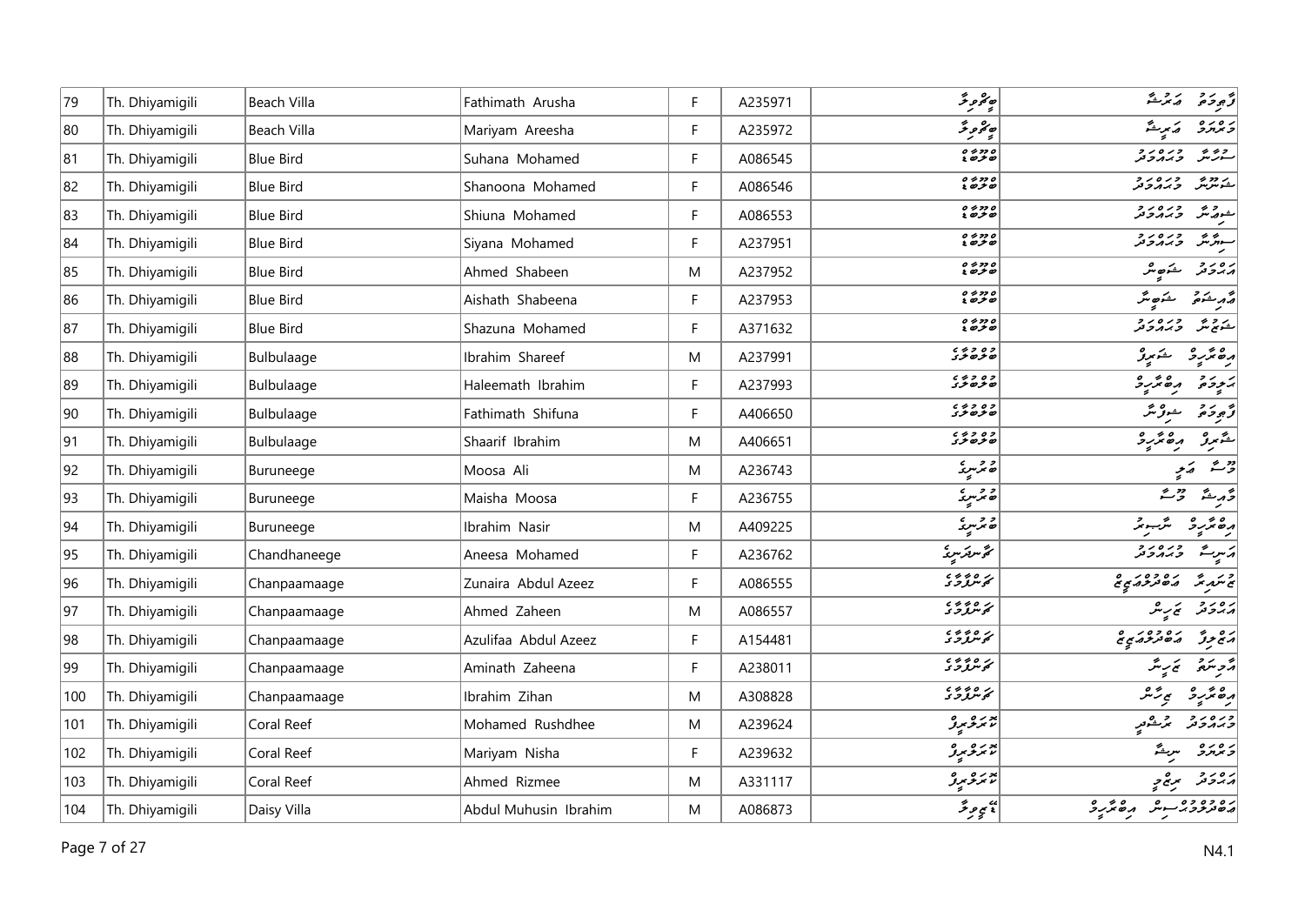| 105 | Th. Dhiyamigili | Daisy Villa   | Anwaree Ibrahim       | F         | A086874 | }ئىم جو محر                                   | برە ئۆرۈ<br>ارتقفهم                                                                                               |
|-----|-----------------|---------------|-----------------------|-----------|---------|-----------------------------------------------|-------------------------------------------------------------------------------------------------------------------|
| 106 | Th. Dhiyamiqili | Daisy Villa   | Hawwa Ina Ibrahim     | F         | A148897 | اءَ <sub>مح</sub> وموگ                        | برەپچ<br>ەھ ئررۇ<br>ø                                                                                             |
| 107 | Th. Dhiyamigili | Daisy Villa   | Ibrahim Ali           | ${\sf M}$ | A239634 | ى<br>ئاسچەرىتى                                | دەندىر                                                                                                            |
| 108 | Th. Dhiyamigili | Daisy Villa   | Abdul Matheen Ibrahim | M         | A239644 | ناسم عرقته<br>مستحق <sup>ر</sup>              | ره وه ر<br>مەھىر <i>خرى</i> مېر<br>مەھمەر                                                                         |
| 109 | Th. Dhiyamigili | Dhekunuge     | Mohamed Muneer        | M         | A086506 | ړ <i>د</i> و ،<br>تور مسر                     | ورەرو وسرچ                                                                                                        |
| 110 | Th. Dhiyamigili | Dhekunuge     | Ali Hassan            | M         | A096234 | ے ج ج ے<br>تورش سوی                           | ړې پرېش                                                                                                           |
| 111 | Th. Dhiyamiqili | Dhekunuge     | Nahidha Ali Didi      | F         | A156997 | ء ۾ ڇ ۽<br>قريا سر <sub>ک</sub>               | نگرنگ کم ویویو                                                                                                    |
| 112 | Th. Dhiyamiqili | Dhekunuge     | Aminath Ali Didi      | F         | A156998 | ړ <i>د</i> و ،<br>تور مسر                     | ړ د سره د ار د ور ور<br>د کار د کار د کار د کار د کار د کار د کار د کار د کار د کار د کار د کار د کار د کار د کار |
| 113 | Th. Dhiyamigili | Dhekunuge     | Shaheedha Ali Didi    | F         | A156999 | ے ج ج ے<br>توریم سری                          | المشركة المتحفظة<br>المشركة المتحفظة                                                                              |
| 114 | Th. Dhiyamigili | Dhekunuge     | Aishath Elysha        | F         | A374950 | ، و و ،<br>تور سری                            | ر<br>په دشتور کوچنگو                                                                                              |
| 115 | Th. Dhiyamigili | Dheyliyaage   | Ismail Didi           | M         | A086328 | ی و دی<br>تروپژی                              | ە سىۋە ۋىرىر<br>ر                                                                                                 |
| 116 | Th. Dhiyamigili | Dhilbahaaruge | Yoosuf Zakariyya      | M         | A038808 | ه در ۶ و ۷<br>درمر <i>ه ر</i> بر <sub>ک</sub> | بر رہے ہے۔<br>بح <i>ما بوہ</i> پڑ<br>دز حمو                                                                       |
| 117 | Th. Dhiyamigili | Dhilbahaaruge | Zakariyya Ibrahim     | M         | A086504 | ه در ۶ و ۷<br>درمر <i>ه ر</i> بر د            | ەھ ئرىرى<br>ى ئەسرە بىر                                                                                           |
| 118 | Th. Dhiyamigili | Dhilbahaaruge | Aisha Fulhu           | F         | A086505 | ه در ۶ و ۷<br>درمر <i>ه ر</i> بر <sub>ک</sub> | و مر شور د<br>مر مشور د                                                                                           |
| 119 | Th. Dhiyamiqili | Dhooni Huraa  | Abdulla Rafeeu        | ${\sf M}$ | A239589 | ود<br>قرمبرر تمر                              | برە قرالله<br>بمروج                                                                                               |
| 120 | Th. Dhiyamiqili | Dhooni Huraa  | Aishath Rafeea        | F         | A239591 | قرمبررجير                                     | د.<br>د کرم شوځ                                                                                                   |
| 121 | Th. Dhiyamiqili | Dhuveli       | Ibrahim Saeed         | M         | A039253 | قرة محر                                       | ە ھەترىر <sup>ە</sup><br>ستہریز                                                                                   |
| 122 | Th. Dhiyamigili | Dhuveli       | Reehan Ibrahim        | ${\sf M}$ | A239456 | وء پر                                         | ىرىرگىر<br>مەھترىرى                                                                                               |
| 123 | Th. Dhiyamigili | Dhuveli       | Rishwan Ibrahim       | ${\sf M}$ | A239457 | اقرءمو                                        | بريشوشش<br>ەھ ترىر ۋ                                                                                              |
| 124 | Th. Dhiyamigili | Dorency Villa | Amaany Ahmed          | F         | A331115 | م تومر<br>موسور محر                           | پرور و<br>اړوگر                                                                                                   |
| 125 | Th. Dhiyamigili | Endherimaage  | Mohamed Shiyaz        | M         | A054743 | ې ه وې په وي<br>مرمرکز تر                     | و ر ه ر و<br>و پر ډ تر تر<br>سشوپر ج                                                                              |
| 126 | Th. Dhiyamigili | Endherimaage  | Ibrahim Hussain       | ${\sf M}$ | A144369 | ، مەئىرىرى <i>چ</i>                           | بر سەمەر بىر<br>ىر ھەتمەر 2<br>ب                                                                                  |
| 127 | Th. Dhiyamiqili | Endherimaage  | Mariyam Ahmed         | F         | A239053 | ې ه پر پر پر په<br>مرغو پر پر پر              | ر ہ ر ہ<br><del>ر</del> بربرگ<br>پروژو                                                                            |
| 128 | Th. Dhiyamiqili | Endherimaage  | Abdul Gadhir Ibrahim  | ${\sf M}$ | A239056 | پر عربر پر پر پر                              | ەر ھەترىر 3<br>ر<br>ره وه و و د<br>مگاهر د د ترمر                                                                 |
| 129 | Th. Dhiyamigili | Endherimaage  | Ahmed Rafiu           | M         | A383862 | ء عرو بريخ د<br> مرتگر برچ                    | پر ور و                                                                                                           |
| 130 | Th. Dhiyamigili | Fahi Roalhi   | Nasheeda Faheem       | F         | A236164 |                                               | للرسوش كررو                                                                                                       |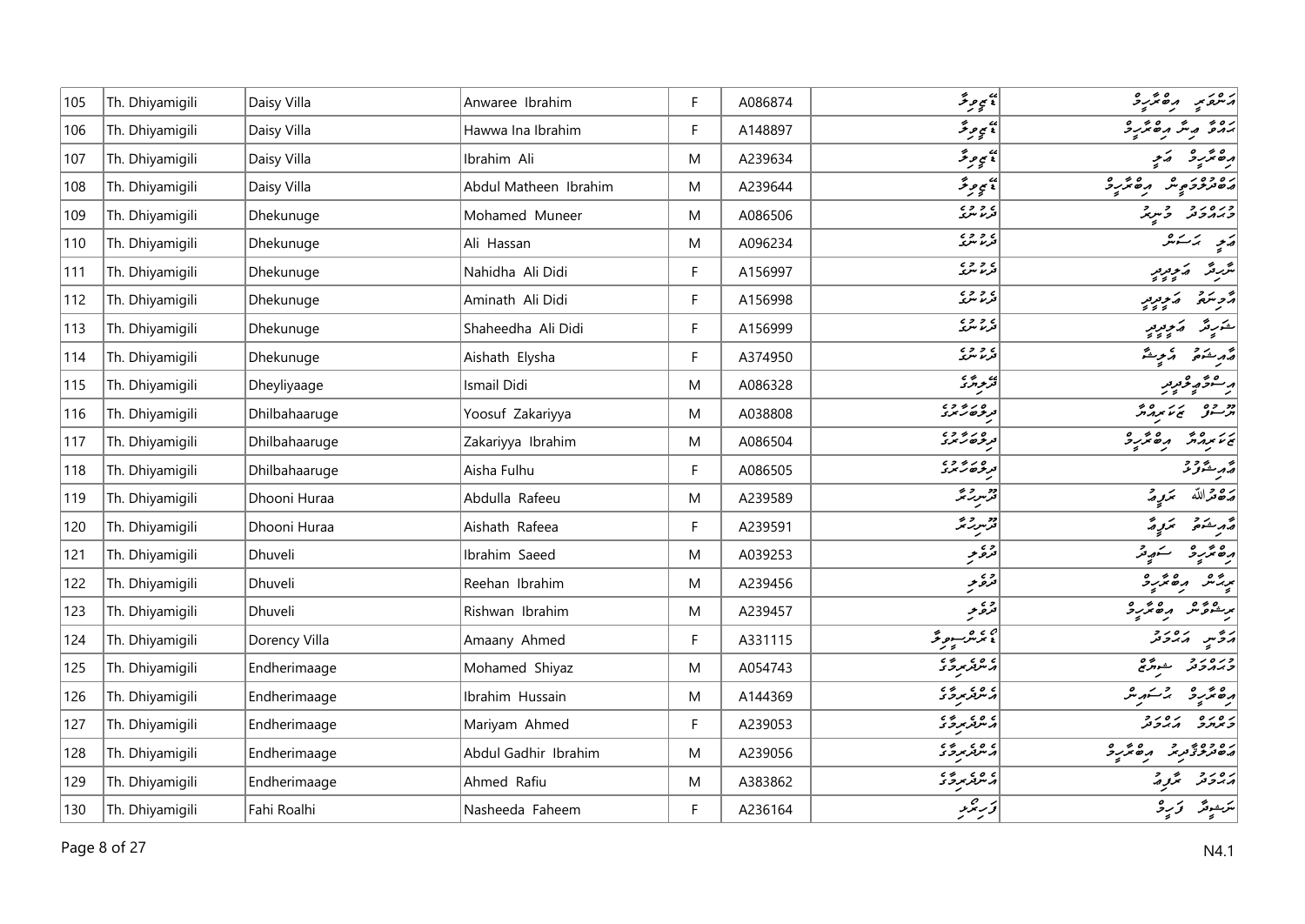| 131 | Th. Dhiyamigili | Feeroazge        | Mariyam Hussain Didi   | F. | A086483 | و ۵ ۵ م<br>په پنړۍ ک                                      | ويوبره<br>ر قریب مربر میں<br>بر سکور میں مقرر         |
|-----|-----------------|------------------|------------------------|----|---------|-----------------------------------------------------------|-------------------------------------------------------|
| 132 | Th. Dhiyamigili | Feeroazge        | Sanfa Ismail           | F  | A086484 | و ۵ ۵ م<br>پ <sub>و</sub> ټرې <sub>ک</sub>                | سەمىدى<br>مەستۇم بى                                   |
| 133 | Th. Dhiyamiqili | Feeroazge        | Usman Mohamed          | M  | A086485 | وپرېږ                                                     | כם מם כנסגב<br>הבכית כמהכת                            |
| 134 | Th. Dhiyamigili | Feeroazge        | Ismail Mauroof         | M  | A381786 | ارچوچ                                                     | ە سىقۇم بۇ<br>ر و دوه<br>تر <i>ه</i> بوتو             |
| 135 | Th. Dhiyamigili | Feeroazge        | Ibrahim Mauroof        | Μ  | A381787 | و ۵ ۵ م<br>پوسر می                                        | ەر ھەترىر <i>2</i><br>ر و دوه<br>تر پر تو             |
| 136 | Th. Dhiyamiqili | Finifenmaage     | Hassan Didi            | Μ  | A047218 | وسوعدة                                                    | ر<br>ئەسەئىر تىرىپەر<br>سەمئە                         |
| 137 | Th. Dhiyamigili | Finivaage        | Habeeba Hussain        | F  | A155509 | و سرچ <sup>ي</sup>                                        | برەڭ برسىرىر                                          |
| 138 | Th. Dhiyamigili | Finivaage        | Hawwa Nash'a           | F  | A160141 | اوسده ته<br>اوسده د                                       | رەپ سەھە                                              |
| 139 | Th. Dhiyamigili | Flower           | Hassan Rasheed         | M  | A055937 | ە بەر<br>توقرىمە                                          | يُرْسَمْسُ الْمَرْسُوقْر                              |
| 140 | Th. Dhiyamigili | Funamaage        | Nazira Abdulla Didi    | F  | A086472 | و ر په ،<br>تر سرچ د                                      | سَّعْرِ مَتَّـ صَ <sup>ّ</sup> صَّرْ اللَّهُ مِرْمَرٍ |
| 141 | Th. Dhiyamiqili | Funamaage        | Abdulla Ismail         | M  | A236099 | د بر پر پر<br>توسر <del>ی</del> ر <sub>ک</sub>            | رە داللە مەشەر                                        |
| 142 | Th. Dhiyamigili | Ginamaage        | Abdulla Yaameen        | M  | A236678 | <sub>ى مىڭم</sub> ىرى<br>                                 | گر جر مگر<br>صصرالله                                  |
| 143 | Th. Dhiyamigili | Ginamaage        | Aishath Rasheedha      | F  | A287772 | ىر ئىرىمى<br>تر ئىرى <i>م</i> ى                           | وكرمشكم المرمشوقر                                     |
| 144 | Th. Dhiyamiqili | Green            | Hussain Afeef          | Μ  | A057675 | ۇ <sub>مو</sub> پىر                                       | رحسكر مركز ويحرار                                     |
| 145 | Th. Dhiyamigili | Green            | Aishath Shamna         | F  | A235911 | ە بېرىگر                                                  | أقهر شكوه الشوح مكر                                   |
| 146 | Th. Dhiyamigili | Green            | Fathimath Shimna       | F  | A372412 | ۇ <sub>مو</sub> پىر                                       | شەرقىگر<br>—<br>ۇ بوخ تو                              |
| 147 | Th. Dhiyamiqili | Green            | Aminath Himna          | F  | A403460 | ە بىرىگر                                                  | ىر ۋىتر<br>أرمز تر                                    |
| 148 | Th. Dhiyamiqili | Gulbakaage       | Hassan Adam            | M  | A125045 | و ه ر پر پر<br>د <del>ن</del> رحه تر د                    | برسەش ئەترە                                           |
| 149 | Th. Dhiyamigili | Gulbakaage       | Adam Naseer            | M  | A235717 | وه ر پر پر<br><b>ی نژ</b> ه تو ت                          | په ره<br>د ترو<br>ىئرىب قر                            |
| 150 | Th. Dhiyamigili | Gulbakaage       | Madheeha Adam          | F  | A235719 | وه رو ء<br>ي <del>ت</del> رھ تر <sub>ک</sub>              | پر ہ<br>مرتزو<br>ئە تەرى <sup>س</sup>                 |
| 151 | Th. Dhiyamigili | Gulbakaage       | Mohamed Rilwan         | Μ  | A331108 | و ه د پر پر<br>د نژه مړي                                  | ورەرو بريۇمۇش                                         |
| 152 | Th. Dhiyamigili | Gulbakaage       | Mariyam Waheedha       | F  | A331438 | وه ریږ<br><sub>ک</sub> نژه تر <sub>ک</sub>                | ر ه ر ه<br><del>ر</del> بربرگ<br>ى بر دىگر            |
| 153 | Th. Dhiyamigili | Guleynooranmaage | Mumthaz Zakariyya Didi | M  | A040362 | وړ، دور ه د ،<br>د نوسربرسرچ د                            | وە بەر سەر ئەرگىرىر                                   |
| 154 | Th. Dhiyamigili | Guleynooranmaage | Hussain Nawaz          | M  | A239620 | وړ، دور ه پو ،<br>د <del>نو</del> سرپوسر <del>ن</del> و د | جر سکر ملتقی مرکز ج                                   |
| 155 | Th. Dhiyamiqili | Gulfaamge        | Naseema Ibrahim        | F. | A086526 | و ه و ه ه ،<br>د <del>و</del> تو و د                      | ىئەسەدى<br>ئ<br>ەرھەترىر <sup>9</sup>                 |
| 156 | Th. Dhiyamiqili | Gulfaamge        | Nazeema Ibrahim        | F  | A086527 | وه پره پر<br><b>بر تر</b> تر بر                           | سَمْوِدَ م <b>ِ</b> صَمَّرِدْ                         |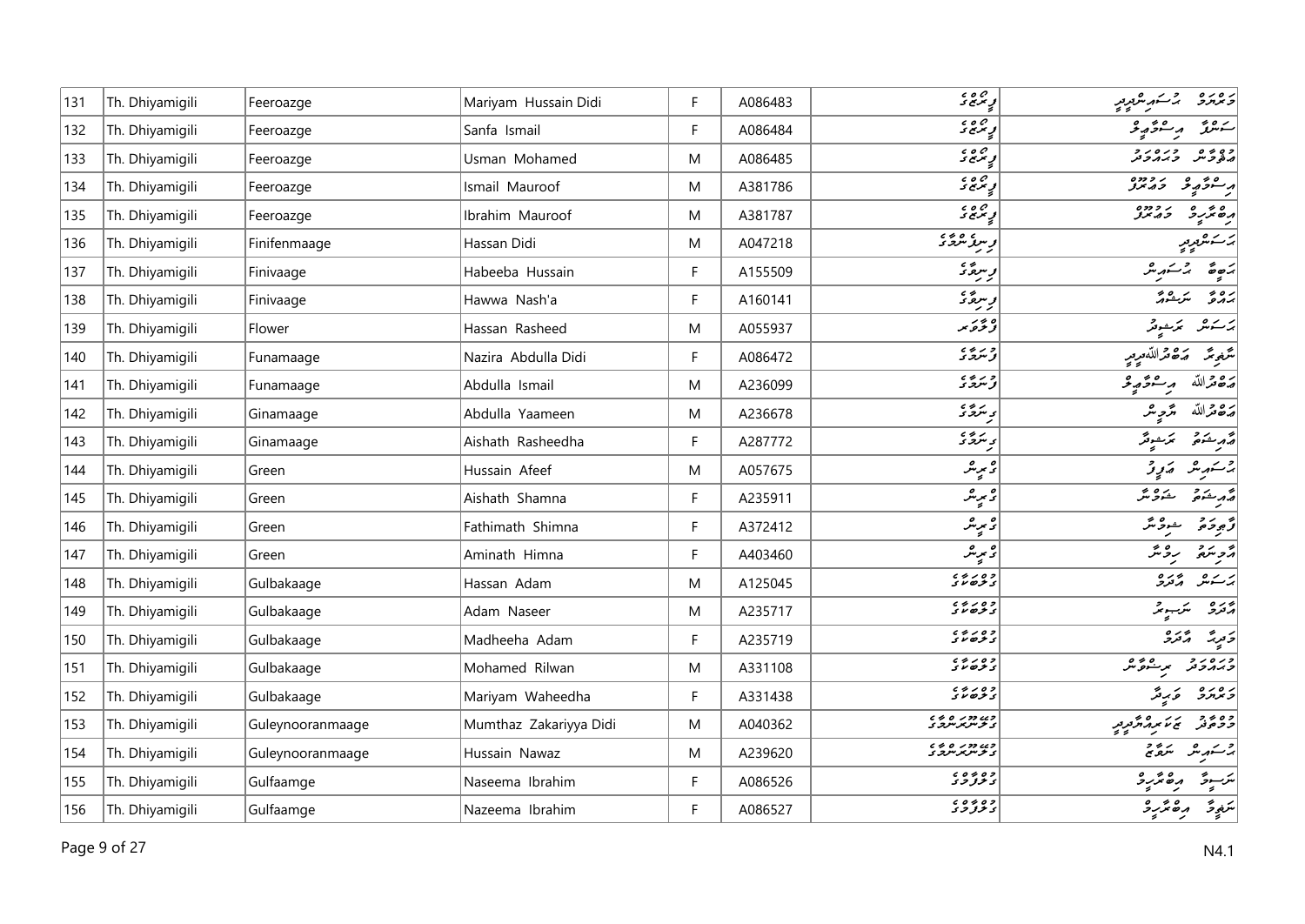| 157 | Th. Dhiyamigili | Gulhazaaruge       | Haleema Zakariyya    | F         | A106281 | و ه ر په و ،<br>  د څرن پنځ بنړۍ    | يَجِعُ بِيَ مَبِرِ مِنْ                                    |
|-----|-----------------|--------------------|----------------------|-----------|---------|-------------------------------------|------------------------------------------------------------|
| 158 | Th. Dhiyamiqili | Gulshankinaara     | Rasheeda Salman      | F         | A086520 | <sup>و و</sup> شەش ئىگە             | سەۋۋىتر<br>ىر<br>مەسىمەتىر                                 |
| 159 | Th. Dhiyamiqili | Hadhuvarudheyge    | Haleema Hussain      | F         | A086876 | ر و ر وده ه<br>رتوح موتوى           | يَجِرَّ إِرْسَهِرِسْ                                       |
| 160 | Th. Dhiyamiqili | Hadhuvarudheyge    | Haseena Hussain      | F         | A114858 | ر و ر وړ،  ،<br>رتوح بوتوی          | ىزىسىدىكە ئاشكىرىك                                         |
| 161 | Th. Dhiyamigili | Handhaan           | Ismail Muawiyath     | M         | A025199 | ئەس <i>ەرگەنگە</i>                  | وكوحيو وحرمر                                               |
| 162 | Th. Dhiyamigili | Handhaan           | Mohamed Zain         | M         | A367752 | ر<br>سر پر بگر                      | כנפנפ הקב                                                  |
| 163 | Th. Dhiyamigili | Handhuvaree Manzil | Mohamed Zaki         | M         | A078183 | ئەس <i>ترۇپرۇ</i> شب <sub>ۇ</sub> ۋ |                                                            |
| 164 | Th. Dhiyamigili | Handhuvaree Manzil | Sulaiman Ismail      | ${\sf M}$ | A086554 | ئەس <i>ترۇ ئېرى ئىبى</i> ر ق        | لتؤرقش راعقيو                                              |
| 165 | Th. Dhiyamigili | Handhuvaree Manzil | Zakiyya Sulaiman     | F         | A086562 | ئەرەترىر مورى ئىرى ئى               |                                                            |
| 166 | Th. Dhiyamiqili | Handhuvaree Manzil | Haris Sulaiman       | M         | A086576 | ئەسترۇپرىز شىر ۋ                    | رًىرە سىزىر ۋىر                                            |
| 167 | Th. Dhiyamigili | Handhuvaree Manzil | Mariyam Hussain      | F.        | A086577 | ئەرەترىر مورى ئىرى ئى               | ر ه ر ه<br><del>د</del> بربرگ<br>بر <u>م</u> سکور میگر     |
| 168 | Th. Dhiyamigili | Handhuvaree Manzil | Khadheeja Sulaiman   | F         | A239014 | ئەس <i>ترۇ ئېرى ئىبى</i> ئ          | سەنزىر ئەس<br>ترتوقج                                       |
| 169 | Th. Dhiyamigili | Handhuvaree Manzil | Aminath Samiyya      | F         | A239017 |                                     | سەدەپر<br>أأرمره                                           |
| 170 | Th. Dhiyamiqili | Handhuvaree Manzil | Aishath Saniyya      | F         | A239019 | ر ٔ سرز <i>و کم</i> ر د کرد و گر    | سەسەد<br>پ <sup>و</sup> مرشوځ                              |
| 171 | Th. Dhiyamigili | <b>Happy Side</b>  | Mariyam Ali          | F         | A086560 | ر بوسکور ؟<br>مربو                  | ويوبره<br>ەنىيە                                            |
| 172 | Th. Dhiyamigili | Happy Side         | Hassan Ali           | ${\sf M}$ | A105542 | <sup>ي</sup> پوستور ؟<br>س          | پرستمبر کامی                                               |
| 173 | Th. Dhiyamigili | <b>Happy Side</b>  | Ali Rizaan           | M         | A372522 | <sup>ي</sup> پوستور ۽               | ە ئەير ئەيدىگە                                             |
| 174 | Th. Dhiyamigili | Haveereege         | Yahya Rasheed        | M         | A079056 | ر<br>سره پېړنه                      | ره پر<br>احریر پر سیدر                                     |
| 175 | Th. Dhiyamiqili | Haveereege         | Murushidha Ali       | F         | A086530 | ر<br>رېږېدنه                        | وحرجوه كالمح                                               |
| 176 | Th. Dhiyamigili | Haveereege         | Mariyam Ali          | F         | A086531 | ئەھ <sub>ە</sub> بىرى<br>  ئەھمىرى  | ر ه ر ه<br><del>ر</del> بربرگ<br>ەكمىيە                    |
| 177 | Th. Dhiyamigili | Haveereege         | Haleema Ibrahim      | F         | A153496 | ر<br>سره مورد                       | رە ئۆر ۋ<br>برَجِرةٌ                                       |
| 178 | Th. Dhiyamigili | Haveereege         | Moosa Rasheed        | M         | A237529 | ر<br>سره پېړنه                      | وحمده المرسور                                              |
| 179 | Th. Dhiyamigili | Haveereege         | Hassan Habeeb        | M         | A237546 | ر<br>سوپېرو                         | بُرَسَدَسَ بَرَهِ جُ                                       |
| 180 | Th. Dhiyamigili | Haveereege         | Mohamed Ashfaag      | M         | A237548 | ر<br>سوپېرو                         | وره رو بر ه ده<br><i>و بر مر</i> حد بر شوت <sub>ر</sub> تح |
| 181 | Th. Dhiyamigili | Haveereege         | Evan Ibrahim Rasheed | M         | A369237 | ر<br>سره پېړۍ                       | ړ څر ره ټر د ټرمونه                                        |
| 182 | Th. Dhiyamigili | Haveyli            | Moosa Ismail         | M         | A086481 | رەيە<br>رەبىر                       | دوم په موځ په د                                            |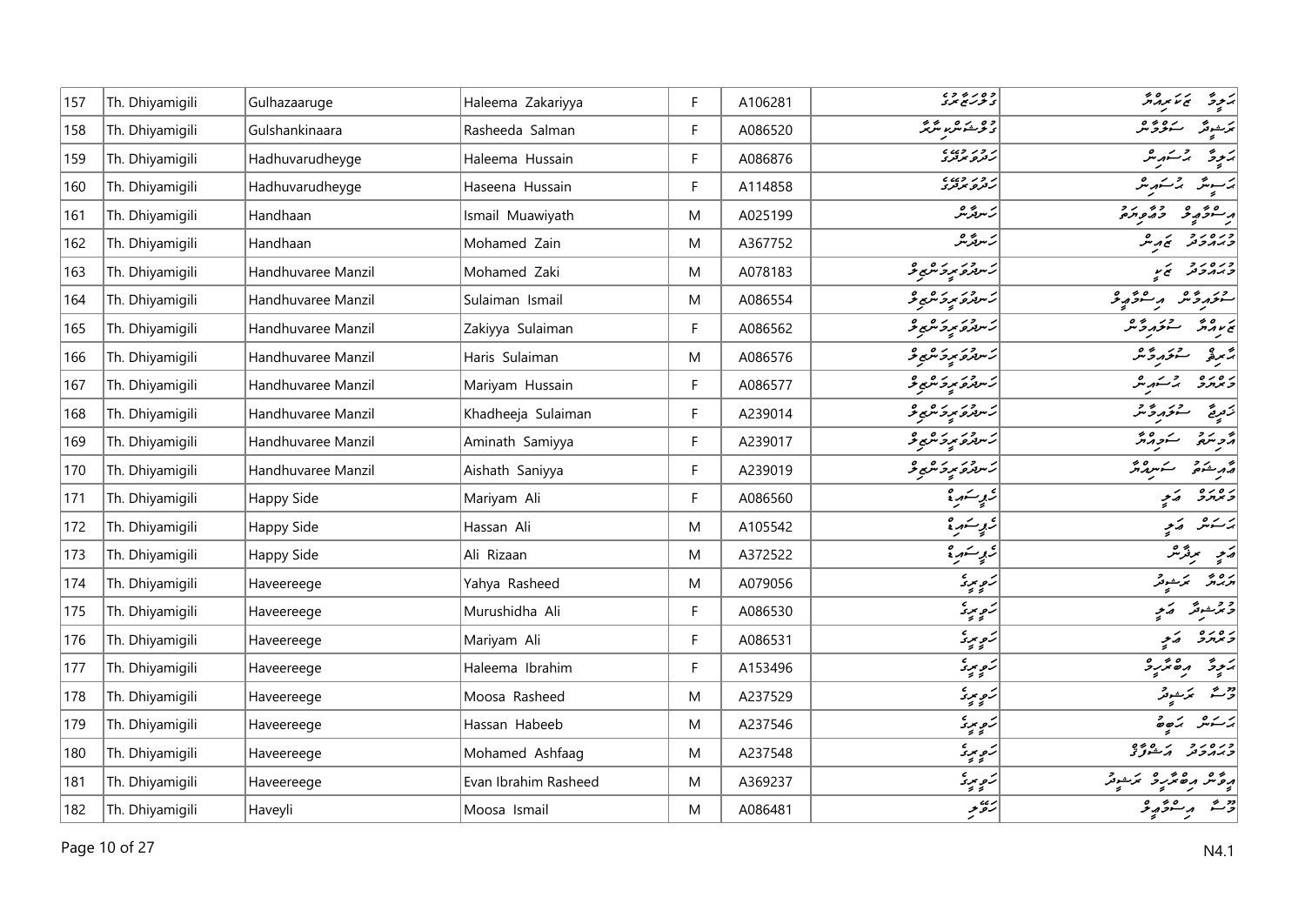| 183 | Th. Dhiyamigili | Haveyli         | Ahmed Moosa           | M  | A086482 | رەيە                              | رەرد «ش                                               |
|-----|-----------------|-----------------|-----------------------|----|---------|-----------------------------------|-------------------------------------------------------|
| 184 | Th. Dhiyamigili | Haveyli         | Mohamed Lisham        | M  | A086486 | ريمو                              | و ر ه ر و<br><i>و پر پر</i> ونر<br>وشەو               |
| 185 | Th. Dhiyamiqili | Haveyli         | Aminath Jooliya       | F. | A351387 | رەيە<br>رەبىر                     | أأروبتره فيحرار                                       |
| 186 | Th. Dhiyamigili | Heenaamaage     | Mohamed Rasheed       | M  | A078059 | ر پڙھ<br>پي مگرچ ي                | ورەرو كەشەر                                           |
| 187 | Th. Dhiyamigili | Heenaamaage     | Moosa Rasheed         | M  | A078070 | ر پڙڻ<br>په متر پر                | ورځ نمز ش <sub>و</sub> رژ<br>د                        |
| 188 | Th. Dhiyamigili | Heenaamaage     | Zahida Ali            | F. | A086324 | ر پڙھ ي<br>پيدا                   | پر پڻ هئ <b>و</b>                                     |
| 189 | Th. Dhiyamigili | Heenaamaage     | Faheema Ali Didi      | F  | A086528 | ر پژوي<br>په مترد د               | .<br>تۆرگ مەنوىرىر                                    |
| 190 | Th. Dhiyamigili | Heenaamaage     | Gasim Nishah          | M  | A237957 | رېتر <del>د</del> ی               | وي سوري سريڪر<br>ح                                    |
| 191 | Th. Dhiyamigili | Himaaliyaa      | Mariyam Gulfishan     | F  | A086572 | رۇمۇر                             | دەرە جۇرىشە                                           |
| 192 | Th. Dhiyamigili | Himaaliyaa      | Fathimath Zaleeshan   | F  | A239003 | رۇپۇر                             | توجوحه تم يشتر                                        |
| 193 | Th. Dhiyamigili | Hithahfinivaage | Hussain Hassan        | M  | A009959 | رۇشۇر بىرقە ئە                    | چە سەر سىر بەر سەس                                    |
| 194 | Th. Dhiyamigili | Irudheymaage    | Moosa Mohamed         | M  | A037626 | و ده بو د<br>در موتور د           | وور ورەر و                                            |
| 195 | Th. Dhiyamigili | Irudheymaage    | Abdul Sameeu Mohamed  | M  | A078013 | د ور، و ،<br>د برګرد د            | נסכם הבדי כנסנכ<br>הסנג הבה כמגבת                     |
| 196 | Th. Dhiyamiqili | Irudheymaage    | Sanfa Mohamed         | F. | A086488 | <br>  پر برتر تر ی                | شەھەر 1975 كىل                                        |
| 197 | Th. Dhiyamigili | Irudheymaage    | Thahmeena Mohamed     | F  | A086489 | و در بر د<br>در موتور و           | وروپٹر ورورو                                          |
| 198 | Th. Dhiyamigili | Irudheymaage    | Aminath Ismail        | F. | A086490 | و پره پر بر<br>در موتور پ         | ۇجرىئى مەستۇم بۇ                                      |
| 199 | Th. Dhiyamigili | Irudheymaage    | Mohamed Abdulla       | M  | A086491 | و ده و د و<br>در موتور و          | وره رو ده دالله                                       |
| 200 | Th. Dhiyamiqili | Irudheymaage    | Aminath Raya Ahmed    | F. | A405997 | و ده و د د<br>در موتور و د        | ه درو پره رورو<br>مرد شي عبر مندونر                   |
| 201 | Th. Dhiyamigili | Irumatheege     | Shameema Abdul Rahman | F  | A236145 | ېر پر دې ده<br>ر                  | ره وه ره ده.<br>پره تربر بربر تر س<br>ڪور <i>و</i> گر |
| 202 | Th. Dhiyamigili | Irumatheege     | Zaheera Ali           | F. | A236146 | ېر بر دې<br>بر بر دې              | ىم پەيتى ھەم<br>ئاسىيە                                |
| 203 | Th. Dhiyamigili | Irumatheege     | Waseema Faheem        | F  | A236154 | ېر پر دې<br>بر برد م <sub>و</sub> | ځ سوڅ<br>تزرٍ و                                       |
| 204 | Th. Dhiyamigili | Irumatheege     | Faheem Umar           | M  | A236173 | د بردې<br>د بردې                  | تزرٍ و<br>ور و<br>مر <del>و</del> نمر                 |
| 205 | Th. Dhiyamiqili | Kaamineege      | Adam Thaufeeg         | M  | A081699 | مۇجەسى<br>مۇج                     | پور ہ<br>پرترنژ<br>ە ئەرىپى                           |
| 206 | Th. Dhiyamigili | Kaamineege      | Umar Hussain          | M  | A086496 | ر<br>مار سور                      | وروا بر شهر میں                                       |
| 207 | Th. Dhiyamiqili | Kaamineege      | Aishath Shamla        | F  | A370902 | مڈحہ میرنگے<br>سرچ                | د الله عنده می                                        |
| 208 | Th. Dhiyamigili | Kaanimaage      | Zulaikha Ismail       | F  | A086558 | تأسرة كا                          | ى ئور شەھرىم ئور                                      |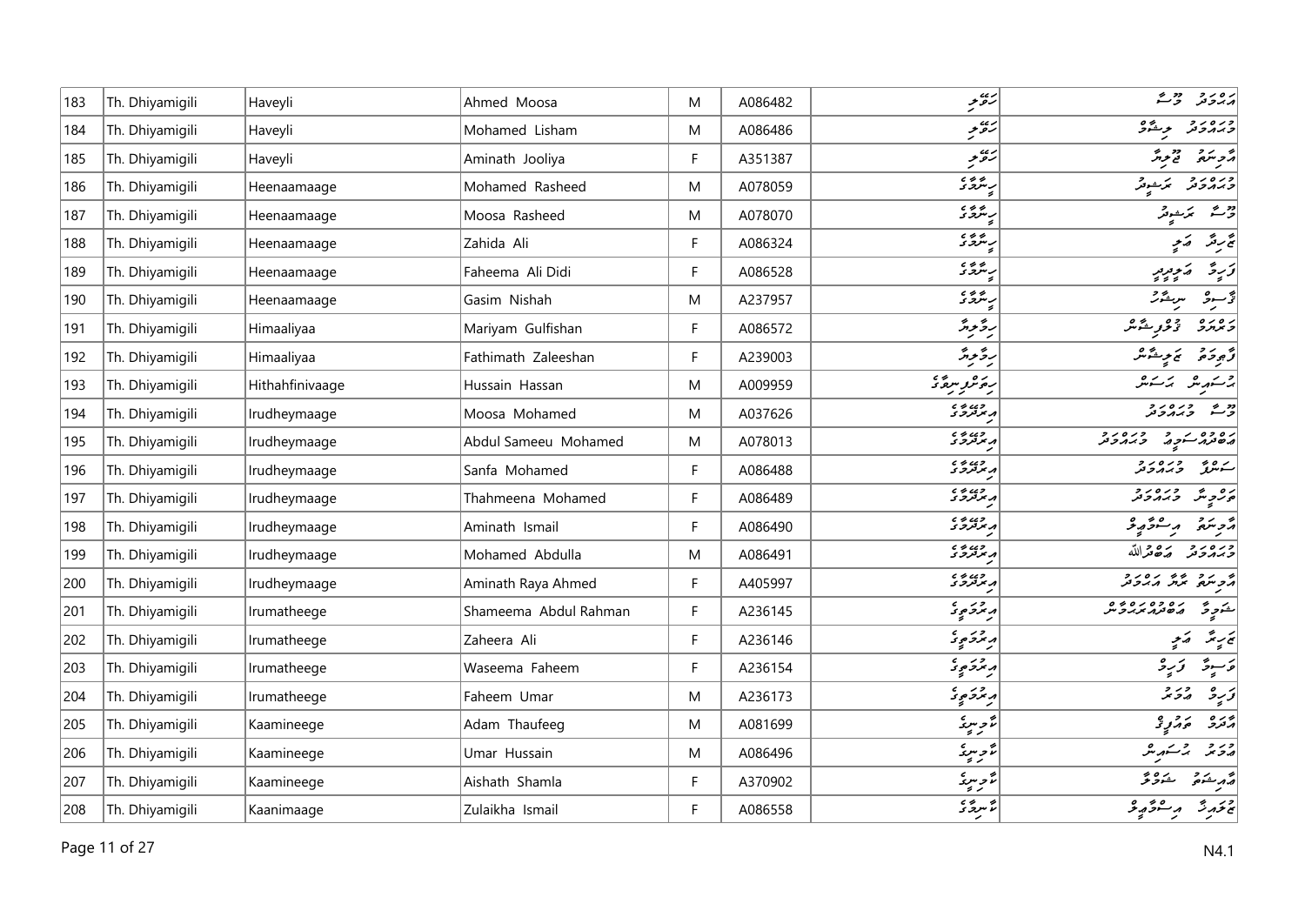| 209 | Th. Dhiyamiqili | Kanmatheege    | Abida Abdul Raheem    | F         | A033578 | ر ه پر په<br>مشر څونو                                       | ره وه ره<br>پره تربر تر<br>و ځانگه<br>د خانگه                  |
|-----|-----------------|----------------|-----------------------|-----------|---------|-------------------------------------------------------------|----------------------------------------------------------------|
| 210 | Th. Dhiyamiqili | Kanmatheege    | Muthasim Abdul Raheem | M         | A081704 | بزېږې تور                                                   | ر ه و ه ر ه<br>پره تربر تربر و<br>و ور<br>د پرېڅ ښود           |
| 211 | Th. Dhiyamiqili | Kanmatheege    | Shareefa Abdul Raheem | F         | A235789 | لأمثر خروته                                                 | ره وه د ره<br>پره تربر تر<br>ىشەمرۇگ                           |
| 212 | Th. Dhiyamiqili | Karankaa Villa | Nafeesa Ahmed         | F         | A086447 | ر برە ئەرگە                                                 | سَموٍےً<br>پروژبر                                              |
| 213 | Th. Dhiyamigili | Karankaa Villa | Shaheeda Ahmed        | F         | A086450 | ئەنگەرىگە بەرگە                                             | بر ٥ پر و<br>م <i>ر</i> بر <del>و</del> تر<br>ے کمبر مگر<br>س  |
| 214 | Th. Dhiyamiqili | Karankaa Villa | Fathimath Ahmed       | F         | A086451 | ر بەر ھەم ئە<br>ئائىر يىرىم <sup>تا</sup> ج <sub>ە</sub> ئى | ۇ ب <sub>و</sub> ر د<br>ر ه ر د<br>م <i>. د</i> <del>د</del> ر |
| 215 | Th. Dhiyamiqili | Karankaa Villa | Hawwa Ahmed           | F         | A086452 | ر رەپە ئەرگە<br>ئائىرىنزى <i>ر</i> گو                       | ره به ره رو<br>برګړې کمربرونو                                  |
| 216 | Th. Dhiyamigili | Kashimaage     | Neena Yoonus          | F         | A086459 | ر<br>ما موتژی                                               | سريگر افزيگرڪ                                                  |
| 217 | Th. Dhiyamiqili | Kashimaage     | Shafia Moosa          | F         | A086460 | ر<br>ما مرد د                                               | دويته<br>شَرُو پُرُ                                            |
| 218 | Th. Dhiyamiqili | Kashmeeru      | Ahmed Hassan          | ${\sf M}$ | A039589 | ئەش <sub>ى</sub> ر پر                                       | رەرو برىكە                                                     |
| 219 | Th. Dhiyamiqili | Kashmeeru      | Ahmed Aslam           | M         | A075804 | ىر ھ <sub>ى</sub> جەر                                       | رەرد پەرە                                                      |
| 220 | Th. Dhiyamiqili | Kashmeeru      | Mohamed Areef         | M         | A237603 | ئەش <sub>ى</sub> ر پر                                       | ورەر د كەيرۇ                                                   |
| 221 | Th. Dhiyamiqili | Kashmeeru      | Hussain Areesh        | ${\sf M}$ | A237605 | ئەش <sub>ى</sub> ر پر                                       | وجسكمرش كالمجيب                                                |
| 222 | Th. Dhiyamiqili | Kashmeeru      | Ibrahim Fareesh       | M         | A237607 | ئەھەر چە<br>مۇھەر                                           | ە ھەترىرى<br>برھەترىرى<br>تر مرشہ                              |
| 223 | Th. Dhiyamiqili | Kashmeeru      | Fathmath Reesha       | F         | A329665 | ئەھەر بەر<br>ئاھىر بىر                                      | ومودة المنظم                                                   |
| 224 | Th. Dhiyamigili | kenereege      | Latheefa Ali          | F         | A237557 | ى<br>ئامىرىموچ                                              | خوېژ<br>ەنىيە                                                  |
| 225 | Th. Dhiyamiqili | Kudhimaage     | Aishath Fazeela       | F         | A086502 | د<br>ما تورد د                                              | دە ئەت كەنبە <del>د</del>                                      |
| 226 | Th. Dhiyamiqili | Kudhimaage     | Muneera Ismail        | F         | A148606 | د و و ء<br>ما فرقری                                         | د سرپر<br>حرم پر<br>وسترة ويحر                                 |
| 227 | Th. Dhiyamiqili | Kurikeela      | Hussain Habeeb        | M         | A039254 | ر<br>سىمىر بىرىد                                            | بر سکور شرکت بر کرده                                           |
| 228 | Th. Dhiyamiqili | Kurikeela      | Ahmed Fayaz           | ${\sf M}$ | A066250 | لأمرء كحه                                                   | رەرد زېژگ                                                      |
| 229 | Th. Dhiyamiqili | Kurikeela      | Mohamed Faiz          | M         | A149973 | ر<br>مايوروځه                                               | ترٌ مر ج<br>و ره ر و<br><i>و ټ</i> رو تر                       |
| 230 | Th. Dhiyamigili | Kurikeela      | Sanfa Ismail          | F         | A150730 | ر<br>ماسرىيە خە                                             | سەھدىر مەشرىمور                                                |
| 231 | Th. Dhiyamigili | Kurikeela      | Aishath Zeena         | F         | A239131 | ر<br>ماسرپونې                                               |                                                                |
| 232 | Th. Dhiyamiqili | Kurikeela      | Ali Fuaz              | ${\sf M}$ | A239135 | ر<br>مايرىدىخە                                              | $5.93$ $2.9$                                                   |
| 233 | Th. Dhiyamiqili | Kurikeela      | Hussain Fauzee        | ${\sf M}$ | A239148 | ر<br>ئىمرىيە خە                                             | برسكور ترومي                                                   |
| 234 | Th. Dhiyamigili | Maagasdhoshuge | Ahmed Hussain         | M         | A037975 | بر رحس و د د<br>تر که مسلومور                               | رەرو جەكىرىش                                                   |
|     |                 |                |                       |           |         |                                                             |                                                                |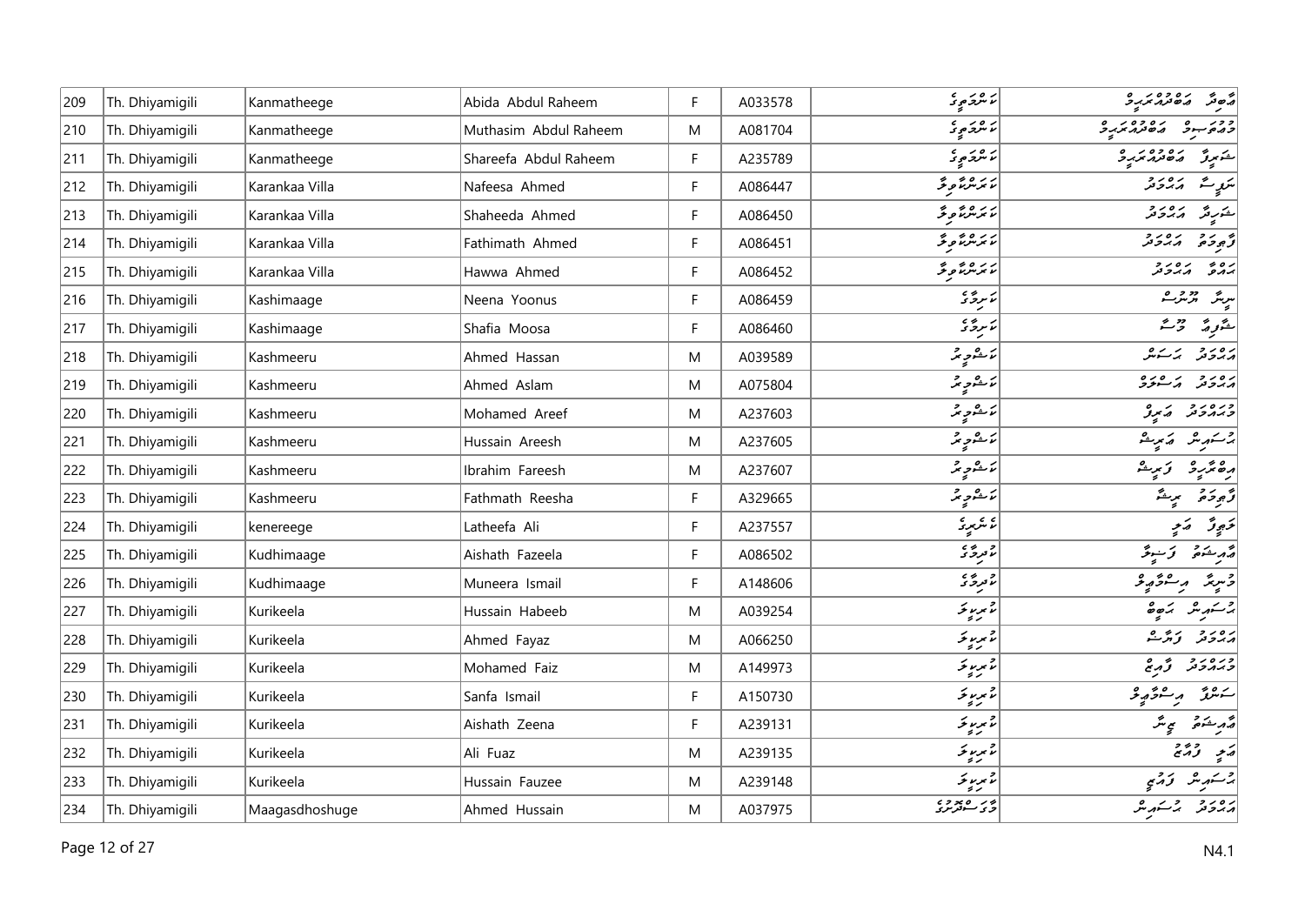| 235 | Th. Dhiyamigili | Maagasdhoshuge | <b>Abdul Nasir</b> | ${\sf M}$ | A086871 | به رحم به و د<br>و ی سوتوری        | رە دە ئە<br>مەھەرمەترىب تە                                         |
|-----|-----------------|----------------|--------------------|-----------|---------|------------------------------------|--------------------------------------------------------------------|
| 236 | Th. Dhiyamiqili | Maagasdhoshuge | Shareefa Mohamed   | F         | A086872 | بر رحس و د د<br>و ی سستمبرسوی      | و ره ر و<br><i>د ټ</i> رو تر<br> شەمرىژ                            |
| 237 | Th. Dhiyamiqili | Maagasdhoshuge | Hussain Nasir      | ${\sf M}$ | A239603 | بر رحس و د د<br>تر که مستولوی      | برسكريش الكرسوير                                                   |
| 238 | Th. Dhiyamigili | Maagasdhoshuge | Hassan Nasir       | M         | A418646 | بر رحس و د د<br>تر که مسلومور      | ئەسەئى <sup>س</sup><br>ىگرىبەنجە                                   |
| 239 | Th. Dhiyamigili | Maagasdhoshuge | Layaan Ahmed       | ${\sf M}$ | A418647 | ر در ه پر و ،<br>د کاسوتوری        | ترش مرور و                                                         |
| 240 | Th. Dhiyamigili | Madufehi Villa | Hassan Muaaviyath  | M         | A057676 | ر دې<br>د نوروڅ                    | و پر مر و<br>تر <i>م</i> ر مرمو<br>بزسەيىتى                        |
| 241 | Th. Dhiyamigili | Madufehi Villa | Jameela Ali        | F         | A086534 | ر وي <sub>مرحو</sub> مځه<br>د نرگ  | تحاويجن أتكامي                                                     |
| 242 | Th. Dhiyamigili | Madufehi Villa | Yoosuf Muaviyath   | M         | A086535 | ر وي <sub>مرحو</sub> مځه<br>د نرگر | و پ <sub>ھ مر</sub> و<br>تر <i>م</i> رکو مربو<br>دد حره<br>در سرگو |
| 243 | Th. Dhiyamiqili | Madufehi Villa | Mariyam Muaviyath  | F         | A086536 | 3 ئۇروقە                           | و پر بر د<br>تروگرمرمو<br>ر ه ر ه<br><del>ر</del> بربرگ            |
| 244 | Th. Dhiyamiqili | Madufehi Villa | Aminath Rasheedha  | F         | A162708 | ر دې<br>د نورونژ                   | ړې سره<br>ىمرىشەقر                                                 |
| 245 | Th. Dhiyamigili | Madufehi Villa | Hussain Razzan     | M         | A237642 | 5، ۇروڭر                           | ىرە بە ھ<br>ئىرەرىخ مىر<br>جە ئەمەر بىر<br>بە                      |
| 246 | Th. Dhiyamigili | Madufehi Villa | Aishath Nuhaa      | F         | A370359 | ر دې<br>د نوروڅ                    | پ <sup>و</sup> پر شوې<br>سربر                                      |
| 247 | Th. Dhiyamigili | Magumatheege   | Moosa Ahmed        | M         | A085466 | ر و ر پ<br>د تاره د                | ووقع برەر و                                                        |
| 248 | Th. Dhiyamigili | Magumatheege   | Ahmed Riyaz        | ${\sf M}$ | A086565 | ر در<br>د روړې                     | رەرد بەرگە<br>مەردىر بىرگەشى                                       |
| 249 | Th. Dhiyamigili | Magumatheege   | Adam Shafeeg       | M         | A086566 | ر در<br>5 د د مړ                   | پور ہ<br>پر تعری<br>ڪو <sub>نو</sub> ئو                            |
| 250 | Th. Dhiyamiqili | Magumatheege   | Ibrahim Naseem     | M         | A238641 | ر در<br>د رور ء                    | وەتمەر<br>ىئرسەۋ                                                   |
| 251 | Th. Dhiyamigili | Malas          | Anwar Zakariyya    | M         | A048121 | ىر ئەر<br>م                        | גפני ז' את ה                                                       |
| 252 | Th. Dhiyamigili | Malhaaru       | Shahid Ibrahim     | M         | A103114 | ر ه و و<br>5 گرمگ                  | برە ئۆرۈ<br>ڪ مرمر<br>ر                                            |
| 253 | Th. Dhiyamigili | Malhaaru       | Fazaal Ibrahim     | M         | A146283 | ژه ژبر                             | ەھ ترىرى<br>ترتج ثر                                                |
| 254 | Th. Dhiyamigili | Malhaaru       | Fazna Ibrahim      | F         | A146339 | ره و و                             | ە ھەترىر ۋ<br>ۇ ئەشر                                               |
| 255 | Th. Dhiyamigili | Malhaaru       | Ibrahim Yoosuf     | M         | A237996 | ىرە بەر                            | دد و ه<br>در سور<br>ەرھەترىر <sup>ى</sup>                          |
| 256 | Th. Dhiyamigili | Malhaaru       | Sajidha Ahmed      | F         | A237997 | ىرە بەر                            | سَّنْمُ مِرَّر<br>پروژو                                            |
| 257 | Th. Dhiyamiqili | Malhaaru       | Zalif Ibrahim      | M         | A237999 | ى ۋە تەر                           | پج <sub>مح</sub> رثر<br>ە ھەترىرى<br>برھەترىرى                     |
| 258 | Th. Dhiyamigili | Malhaaru       | Hashim Ibrahim     | ${\sf M}$ | A238000 | ى ۋە تەر                           | ە ھەمەر 2<br>برەھمەر 2<br>ر<br>ششور محمد<br>مسلم                   |
| 259 | Th. Dhiyamiqili | Masthakaage    | Wafiyya Mohamed    | F         | A235755 | ر ۱۵ رو <sup>ء</sup><br>5 سوه تړن  | ءَ وِ مهڻه<br>ورەرد<br><mark>ر</mark> بەد <i>چ</i> ىر              |
| 260 | Th. Dhiyamigili | Masthakaage    | Raziyya Mohamed    | F         | A235764 | ر ۱۵۷۵.<br>5 سوم ړ                 | ر ده دره در<br>برسه در درون                                        |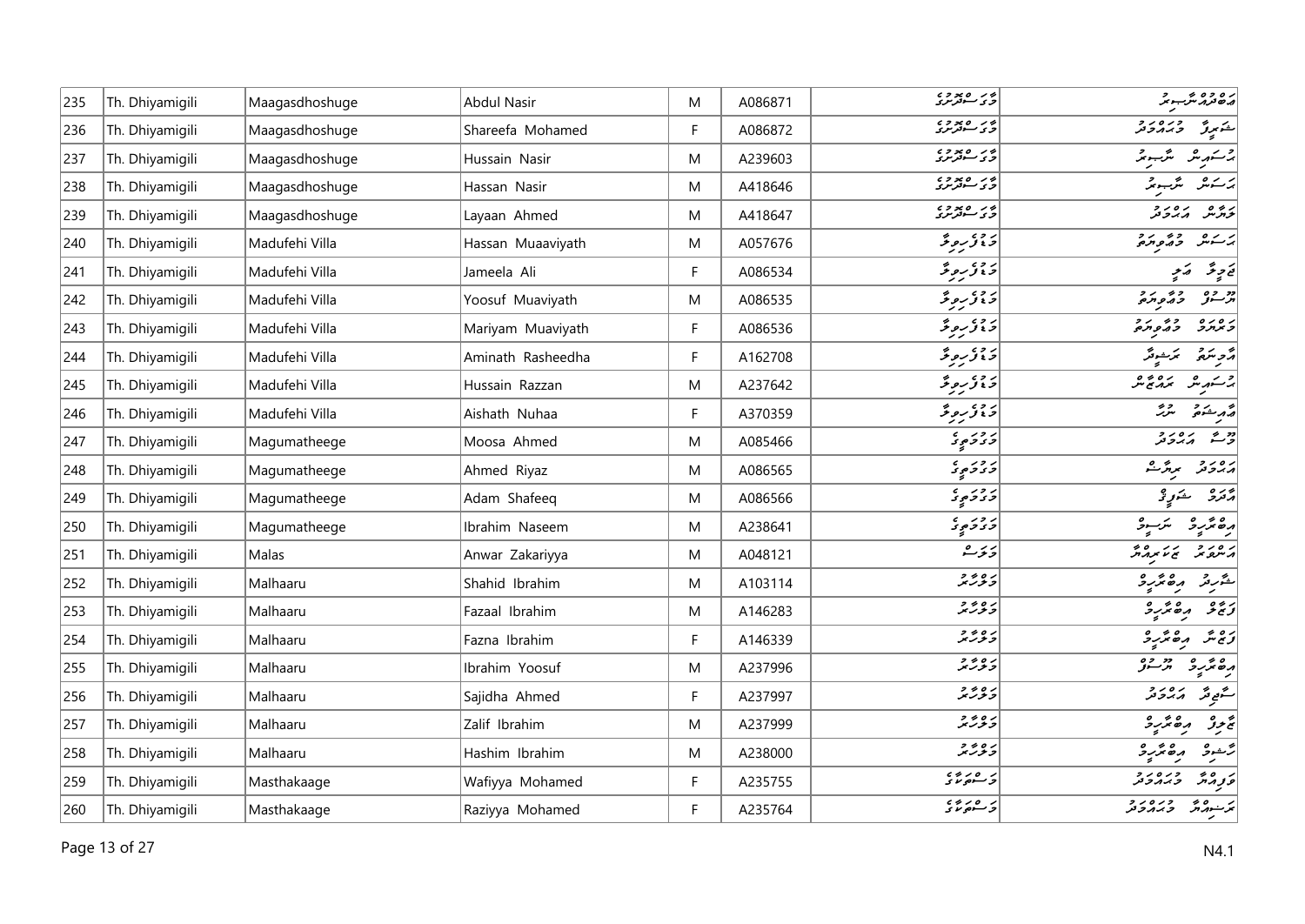| 261 | Th. Dhiyamigili | Masthakaage     | Moosa Hussain Fulhu    | M         | A343124 | ر ۱۵ رو و<br>تر سوه رو د                             | دور د س <sub>ک</sub> ر مورد             |
|-----|-----------------|-----------------|------------------------|-----------|---------|------------------------------------------------------|-----------------------------------------|
| 262 | Th. Dhiyamiqili | Masthakaage     | Fathimath Rifshaana    | F         | A374952 | ر ۱۵۷۵<br><del>د</del> سومان                         | ۇۋەۋە برۇشەر                            |
| 263 | Th. Dhiyamiqili | Matharesmaage   | Ibrahim Zakariyya      | ${\sf M}$ | A086521 | ر ر ء مرو <del>ءِ</del><br>حرم تر سو د ي             | תפתוב התגרת                             |
| 264 | Th. Dhiyamigili | Matharesmaage   | Sanfa Hassan           | F         | A086522 | ر ر ، ر ه » ،<br><del>و ه</del> بر شو د              | سەھەت بەسەھ                             |
| 265 | Th. Dhiyamigili | Matharesmaage   | Aishath Ina            | F         | A237452 | ر ر ر ه و و ر<br><del>و ه</del> بر سور               | مەرىشىتى مەنگە                          |
| 266 | Th. Dhiyamiqili | Matharesmaage   | Shamsiyya Mohamed      | F         | A237464 | ر ر په ره و په<br><del>ر</del> ه پر سور <sub>ک</sub> | شره سهره وره رو                         |
| 267 | Th. Dhiyamigili | Matharesmaage   | Fathimath Zidhunaa     | F         | A384778 | ر ر ر ه و د ،<br><del>ر</del> ه پر سور د             | قەم ئەقتىرىتىگە                         |
| 268 | Th. Dhiyamigili | Mihuraab        | Abdul Raheem Ahmed     | ${\sf M}$ | A055792 | ورثوة                                                | נפכס נפי נפניק<br>הסנג גניק גנפני       |
| 269 | Th. Dhiyamigili | Minivan Asseyri | Mohamed Maniku         | ${\sf M}$ | A064661 | احەسى ھەرەبىيە<br>سىرى شىمەم سىمىر                   | כנס בבי הקב<br> כמח בנקבית מ            |
| 270 | Th. Dhiyamiqili | Minivan Asseyri | Fathimath Saeedha      | F         | A086538 | حەسى ھەدەرى<br>مەسىم سىمە كەنسىسى                    | رتموذة كسكر                             |
| 271 | Th. Dhiyamigili | Minivan Asseyri | Aishath Rasheedha      | F         | A086539 | وسرە ئىرە ئىسىم                                      | لأرشكم كرشوتر                           |
| 272 | Th. Dhiyamigili | Minivan Asseyri | Sanfa Adam             | F         | A086541 | حەسى مەدەبىيە<br>مەسىم مىسىم كەنتىسى                 | سەھەر ئەترە                             |
| 273 | Th. Dhiyamigili | Minivan Asseyri | Shiuth Sulaiman        | M         | A086542 | حەسى شەھرەك كەنتىر<br>مەسىم شەھرىك كەنتىر            | شود و<br>شوارهی<br>سەخەر ۋىتر           |
| 274 | Th. Dhiyamigili | Minivan Asseyri | Adam Manik             | ${\sf M}$ | A111423 | حەسى ھەرە بىيە<br>مەر                                | پر ده ر<br>مرکز <i>د</i> کرر            |
| 275 | Th. Dhiyamigili | Minivan Asseyri | Aminath Suha           | F         | A249128 | حرسرى شمده كمستعمر                                   | ړ څخه شر                                |
| 276 | Th. Dhiyamiqili | Minivan Asseyri | Shahfa Shiuth          | F         | A249131 | حەس مەدەبىيە<br>مەس ھەم مەسىر                        | أشوري الشوارج                           |
| 277 | Th. Dhiyamigili | Minivan Asseyri | Shavin Muhammadh Manik | M         | A374266 | جە سرىھ سرەر مىيە<br>س                               | أشور ورورور                             |
| 278 | Th. Dhiyamigili | Minivan Ufaa    | Hassan Sulaiman        | M         | A079733 | ج سره شرور و                                         | برسىش سىخمى ۋىر                         |
| 279 | Th. Dhiyamigili | Minivan Ufaa    | Ibrahim Shiyam         | M         | A086866 | اد سرهٔ شدد محمد د                                   | رە ئەر ئىستىدە                          |
| 280 | Th. Dhiyamigili | Mizna Manzil    | Moonisa Muaviyath      | F         | A113957 | جە ئەڭرىشى بۇ                                        | כתים כביבתים                            |
| 281 | Th. Dhiyamiqili | Mizna Manzil    | Abdul Majeed Mohamed   | M         | A126017 | <sub>جەنم</sub> ئىگە ئىگەنچە تىر                     | גם כסג כדור בגם גב<br>השנת כבוב בג הבנג |
| 282 | Th. Dhiyamiqili | Mizna Manzil    | Aishath Mizna          | F         | A157319 | <sub>حە</sub> ئە ئەڭ ئىرىمى قە                       | أقهر شوقو المحافر                       |
| 283 | Th. Dhiyamiqili | Morning Star    | Hassan Samid Hussain   | ${\sf M}$ | A086470 | ئۇسرىئرى س <sup>ى</sup> قىمىر                        | ىز سەنگە سەھەتىر بەسەر بىر              |
| 284 | Th. Dhiyamiqili | Mulahaa         | Naeema                 | F         | A086503 | ودوٌ                                                 | سمەتر                                   |
| 285 | Th. Dhiyamigili | Mulahaa         | Abdulla Rasheed        | M         | A377034 | ورو                                                  | حدة قدالله سمن المحمد                   |
| 286 | Th. Dhiyamigili | Mulahaa         | Mohamed Uneyz          | ${\sf M}$ | A377036 | ورو                                                  | כנסנכ כגום<br>כגובב גיעה                |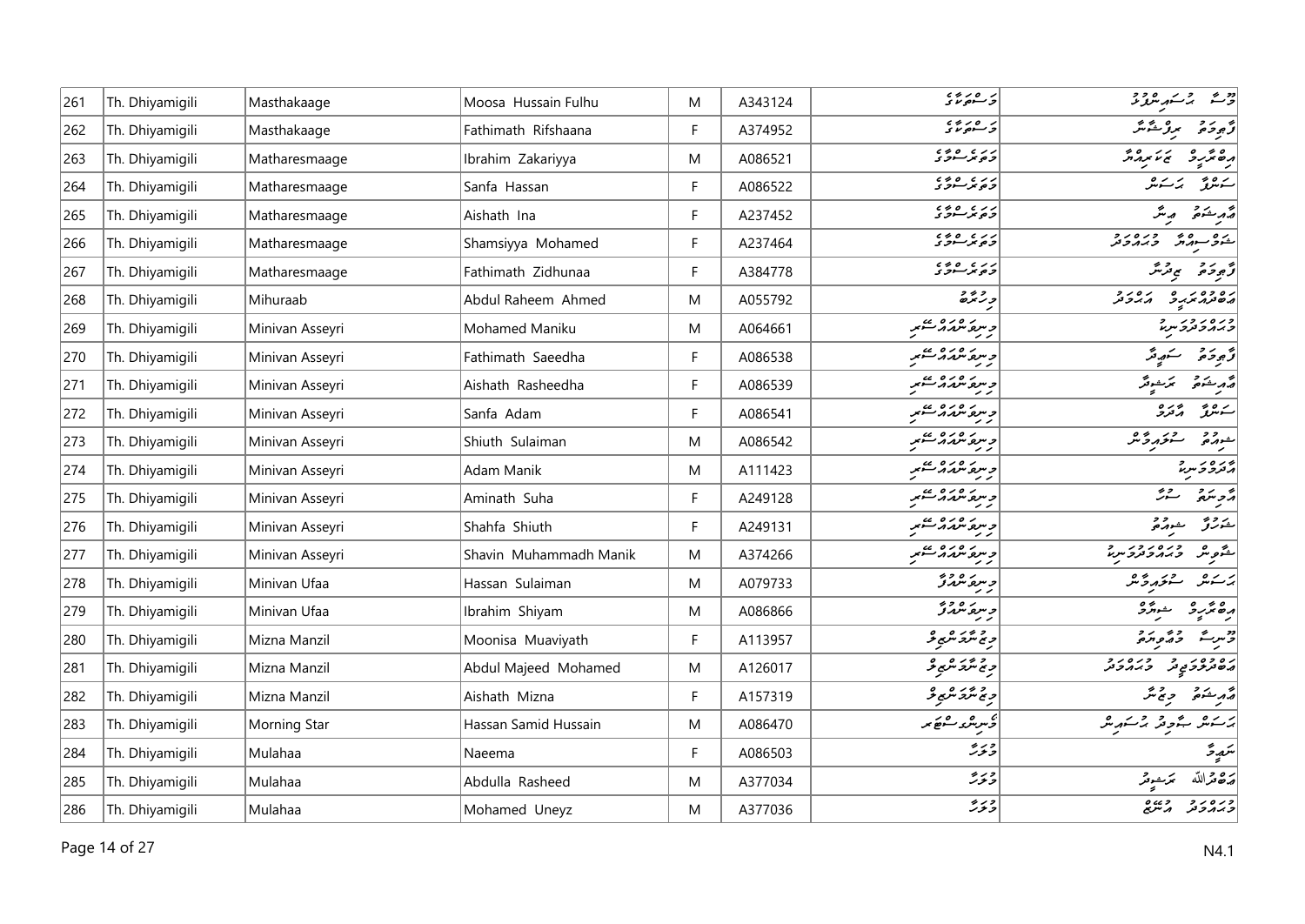| 287 | Th. Dhiyamigili | Muringu        | Moosa Fathuhee        | M           | A061715 | وحمرسر                           | در مع تورم به<br>منابع من                                       |
|-----|-----------------|----------------|-----------------------|-------------|---------|----------------------------------|-----------------------------------------------------------------|
| 288 | Th. Dhiyamigili | Muringu        | Azeema Ahmed Didi     | F           | A085448 | 3 برسر ح                         |                                                                 |
| 289 | Th. Dhiyamiqili | Muringu        | Saadha Ahmed Didi     | F           | A236691 | وتمرسو                           |                                                                 |
| 290 | Th. Dhiyamigili | Muringu        | Ahmed Farushaan       | M           | A236709 | تر سر سر حر<br>                  | رەرو روشگەر                                                     |
| 291 | Th. Dhiyamigili | Muringu        | Aishath Fazly Fathuhy | F.          | A372518 | وحمرسر                           | ومشاه ويمو والمحم                                               |
| 292 | Th. Dhiyamigili | Mushthareege   | Nasreena Sulaiman     | F           | A086464 | وتشوتم برنج                      |                                                                 |
| 293 | Th. Dhiyamigili | Muthee         | Mohamed Ali           | M           | A078597 | ترمج                             | دره در در                                                       |
| 294 | Th. Dhiyamigili | Muthee         | Fathmath Warudha      | F           | A238169 | و<br>حرمج                        | توجدة وترقد                                                     |
| 295 | Th. Dhiyamiqili | <b>Naares</b>  | Ahmed Nafiu           | M           | A372341 | پرې ه<br>مربر سر                 | رەرو شرو                                                        |
| 296 | Th. Dhiyamiqili | Nafeesa Manzil | Naseer Mohamed        | M           | A052815 | ىئرى <sub>ي</sub> ە شەھرىسى بىر  |                                                                 |
| 297 | Th. Dhiyamigili | Nafeesa Manzil | Ramiza Ali            | F           | A086592 | ىئىر ئەز ئى <sub>رى</sub> جى     | بروج الأمج                                                      |
| 298 | Th. Dhiyamigili | Nafeesa Manzil | Nazeeha Naseer        | F           | A086593 | ىئرى <sub>ي</sub> ە شەھرىسى بىر  | للريم ثم اللائب الر                                             |
| 299 | Th. Dhiyamiqili | Nafeesa Manzil | Nafeesa Naseer        | F           | A086594 | ىئى <sub>ر س</sub> ىئە ئىرىمى ئى | للكريث الكرسولا                                                 |
| 300 | Th. Dhiyamiqili | Nafeesa Manzil | Fathimath Waseema     | F.          | A239180 | ىئى <sub>ر</sub> شۇشىر ۋ         | وٌمودَهُ وَسِيرٌ                                                |
| 301 | Th. Dhiyamigili | Nafeesa Manzil | Aishath Shifa         | F           | A239379 | سَمْدٍ سَنْهَرَ سْرَى حِمْ       | ر<br>د گهر شوه<br>د<br>شورٌ                                     |
| 302 | Th. Dhiyamigili | Nanreethige    | Mariyam Khaleela      | F           | A086510 | ىر شەيرە ئ<br>مىر شەير           | ر ه ر ه<br><del>ر</del> بر بر و<br>تزوٍوَّ                      |
| 303 | Th. Dhiyamigili | Nanreethige    | Asima Yoosuf          | F.          | A086514 | ىئەبىرىدى<br>ئ                   | دو وه<br>در سور<br>وشبيرة                                       |
| 304 | Th. Dhiyamiqili | Nanreethige    | Thoyyiba Yoosuf       | F           | A151548 | ىكەبىر يەرى<br>س                 | دد حرو<br>پر ورځ<br>جوړمر <b>ځ</b>                              |
| 305 | Th. Dhiyamiqili | Nayaa          | Nadiya Abdulla Didi   | F           | A080735 | ىترىژ                            | صرح قمر اللّه مرمر<br>صرح مر اللّه مرمر<br>ىترىرى <i>ر</i><br>م |
| 306 | Th. Dhiyamigili | Night Rose     | Shinaz Ali            | M           | A061552 | يتدعونمر                         | شوشنج وكمح                                                      |
| 307 | Th. Dhiyamigili | Night Villa    | Ahmed Fazeel Hassan   | M           | A152566 | ىئىرغوقر                         | رەرد رىيو ئەسكە                                                 |
| 308 | Th. Dhiyamigili | Night Villa    | Hussain Hassan Waheed | M           | A239030 | ىئەرغۇر ئۇ                       | چە سەر بىر سەنگە ئەيدىم                                         |
| 309 | Th. Dhiyamiqili | Nirolhumaage   | Thollath Moosa        | M           | A091174 | یر و د د ،<br>سربوبوتر و         | 27.200                                                          |
| 310 | Th. Dhiyamiqili | Nirolhumaage   | Nazima Moosa          | $\mathsf F$ | A157320 | سر پر و بر ی<br>سرپر بر و ی      | ديسته<br>متزموقر                                                |
| 311 | Th. Dhiyamiqili | Nirolhumaage   | Fathimath Sulaiman    | F           | A235768 | پروږي<br>سرپربروي                | و څو څخه د<br>لەر ئەرگە ئە<br>سىزىر ئەنگە                       |
| 312 | Th. Dhiyamigili | Nirolhumaage   | Haleemath Moosa       | F           | A334329 | پر و و و ء<br>موټرنر و ی         | برودة وحيثم                                                     |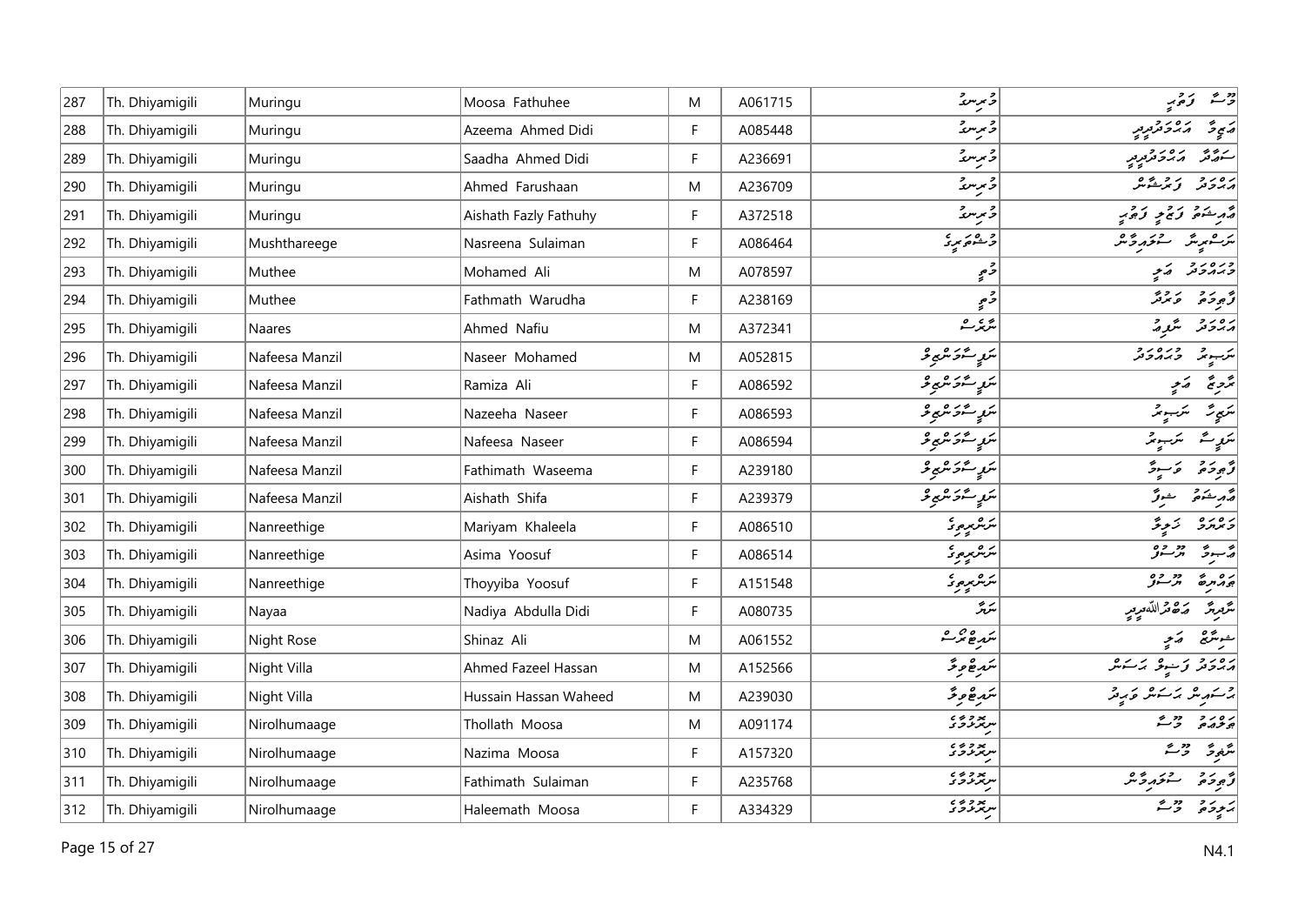| 313 | Th. Dhiyamiqili | Nirolhumaage      | Mariyam Rasheedha         | F. | A343167 | یر و و د ،<br>سربوبوتر ی       | رەرە ب <sub>ىرىشوتى</sub> گە<br>جىمەرى بىرىش <sub>ە</sub> تگە                                       |
|-----|-----------------|-------------------|---------------------------|----|---------|--------------------------------|-----------------------------------------------------------------------------------------------------|
| 314 | Th. Dhiyamigili | Nivaidhoshuge     | Zareena Hussain           | F  | A061190 | سرء مرد پر دی                  | ىر ئەمەر بىر<br>ئے سریٹر                                                                            |
| 315 | Th. Dhiyamiqili | Nooraanee Villa   | Ibrahim Salah             | M  | A041650 | در<br>ترېژمبرو ځه              | دەندىرە<br>سە ئەر                                                                                   |
| 316 | Th. Dhiyamigili | Nooraanee Villa   | Siruza Ibrahim            | F  | A086573 | در<br>مربر سره مر              | اسوپرچ<br>په<br>ەھ ترىر ۋ                                                                           |
| 317 | Th. Dhiyamiqili | Nooraanee Villa   | Ismail Rasheed            | M  | A086574 | بىز ئەسرە ئە<br>ئىرىمەسرە      | رەڭ ئۇربۇ ئىمىشىر                                                                                   |
| 318 | Th. Dhiyamigili | Nooraanee Villa   | Ameen Faisal              | M  | A239005 | بىز ئەسرە ئ <sup>ۇ</sup>       | أزويثر أورجنى                                                                                       |
| 319 | Th. Dhiyamigili | Nooraaneege       | Mohamed Ahmed             | M  | A042925 | دو پر<br>مربر س <sub>و</sub> ر | כנסנכ נסנכ<br>כגמכנ <sub>י</sub> מגבנ                                                               |
| 320 | Th. Dhiyamiqili | Noovilla ge       | Muna Moosa                | F  | A075898 | دو په په<br>سرعر د             | ویژ وژگ                                                                                             |
| 321 | Th. Dhiyamiqili | Orchid villa      | Abdul Raheem Ahmed Didi   | M  | A085391 | ەر بەر ئەرگە<br>مەس            | גם כם גם הכל בתוק.<br>הסתחת ב                                                                       |
| 322 | Th. Dhiyamiqili | Ranauraa          | Rasheedha Ali             | F  | A096869 | بربردير                        | للمشيئر الكعج                                                                                       |
| 323 | Th. Dhiyamigili | Ranauraa          | Yooseena Siraj            | F  | A131255 | بربردير                        | دو به شور برده<br>در سور برده                                                                       |
| 324 | Th. Dhiyamigili | Ranauraa          | Ahmed Siraj               | M  | A131292 | ىر بر دې<br>مرسمد مگ           | ر ه ر د<br>م.ر څر<br>سىرتىرقى                                                                       |
| 325 | Th. Dhiyamiqili | Ranauraa          | Asiya Siraj               | F  | A131294 | بربردير                        | $\overbrace{~~}^{\circ}_{\circ} \overbrace{~~}^{\circ}_{\circ} \overbrace{~~}^{\circ}$<br>پر<br>مرس |
| 326 | Th. Dhiyamiqili | Ranauraa          | Yumna Siraj               | F  | A131322 | ىر بەر جە<br>مەسىمە ئىر        | سوئدة<br>و ه پو<br>در د س                                                                           |
| 327 | Th. Dhiyamigili | Ranauraa          | Aishath Humaira           | F  | A239170 | بربردير                        | وړي پر<br>بر <del>و</del> بو<br>و مر شو د<br>مر                                                     |
| 328 | Th. Dhiyamigili | Rankokaage        | Rashida Ali               | F  | A086550 | ر ٥ پر د ٥<br>برس را ر         | نگ منبونگر کرکن<br>مرگ استان                                                                        |
| 329 | Th. Dhiyamiqili | Rausham           | Shaihan Khaalid           | M  | A419191 | برديده                         | خىرىگى ئىچە                                                                                         |
| 330 | Th. Dhiyamiqili | <b>Red Flower</b> | Aishath Ihsana            | F  | A239571 | ، ه و و د ر<br>بر ه تو نژه بر  | ەر بۇ شەئىر<br>پ <sup>و</sup> پر شوچ                                                                |
| 331 | Th. Dhiyamiqili | <b>Red Flower</b> | Aminath Gisama            | F  | A330294 | ، ە د دىر<br>بر ، تو تۇھ بر    | تى مىشىچە<br>و څخه سرچ                                                                              |
| 332 | Th. Dhiyamiqili | <b>Red Flower</b> | Fathmath Nishama          | F  | A330295 | ، ە د دىر<br>بر ، تو ترە بر    | سريشگرگر<br>وٌجوحَ حو                                                                               |
| 333 | Th. Dhiyamigili | Riveli            | Ibrahim Ahmed Didi        | M  | A055770 | برءً مر                        | ر ٥ ر ۶<br>۵ بر <del>و</del> ترترتر<br>وە ئۆرۈ                                                      |
| 334 | Th. Dhiyamigili | Ruhdhoshuge       | Mohamed Ismail            | M  | A024245 | و ه پو و پ<br>مرد تر مرد       | ورەرو بەر ئەھم                                                                                      |
| 335 | Th. Dhiyamiqili | Ruhdhoshuge       | Moosa Ismail              | M  | A062202 | و ه مو و ء<br>مرد تر مرد       | ەرسىۋەپەي<br>دیں گئے۔<br>مراک                                                                       |
| 336 | Th. Dhiyamiqili | Ruhdhoshuge       | Samiya Ismail             | F  | A086468 | و ه مو و ء<br>مرد تر مرد       | ەرسىۋەپەيجە<br>ستمريز                                                                               |
| 337 | Th. Dhiyamiqili | Ruhdhoshuge       | Athoofa Mohamed Ismail    | F  | A407455 | و ۵ مو و ۷<br>موهر توسوی       | גמי כנסגב תפיבה.<br>התצ כמתכת תייכתיב                                                               |
| 338 | Th. Dhiyamigili | Ruva              | Abdul Hannan Abdul Razzag | M  | A065125 | و ه<br>بوگ                     | ג ס כ ס ג ס ג ס כ ג ס כ ס ג ס ג כ<br>ה ש <i>ב ק ב ג ייק</i> ייקייק                                  |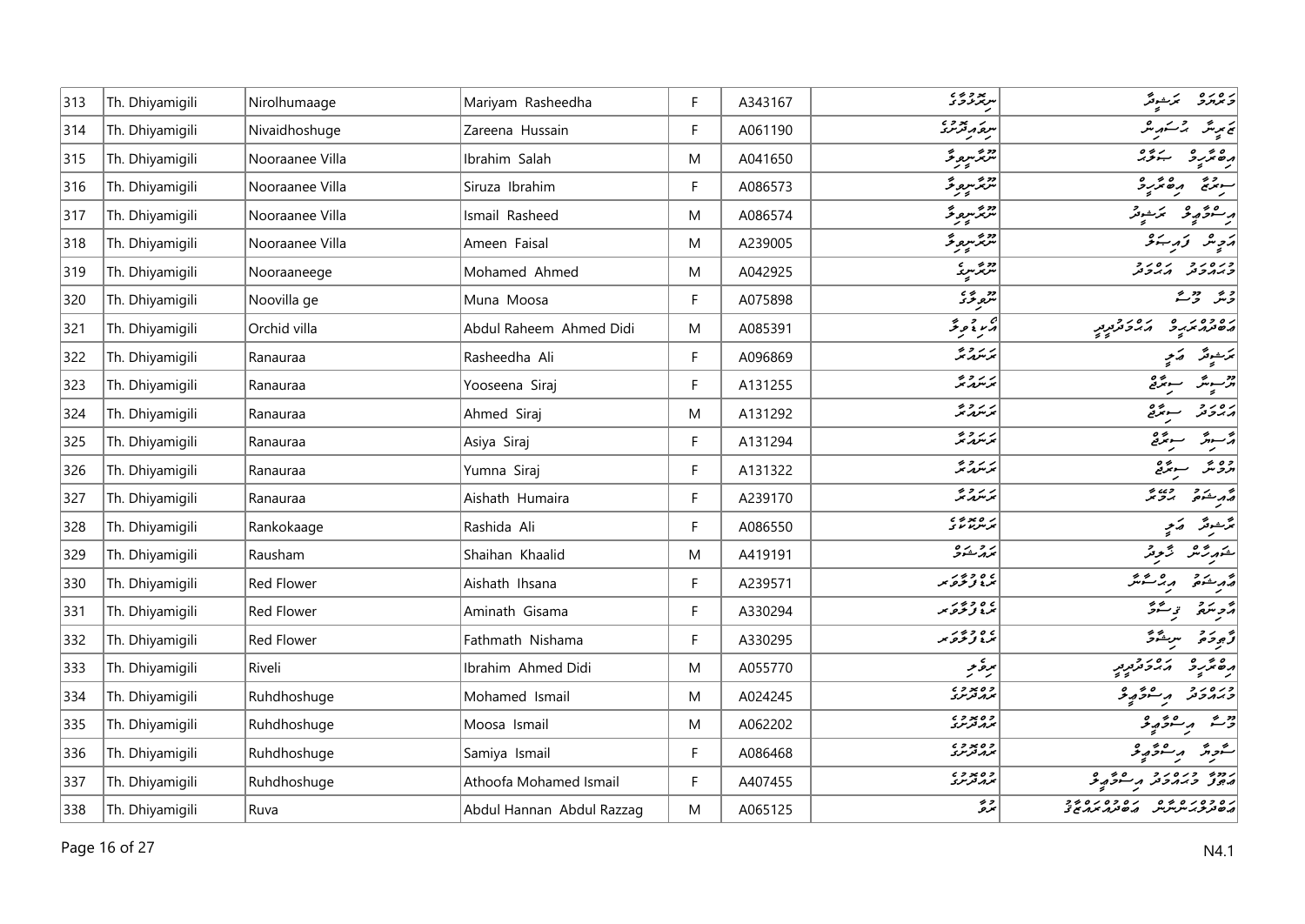| 339 | Th. Dhiyamigili | Seenuge          | Ibrahim Ali Didi      | M         | A041641 | سەپىر<br>ئە                                  | رەنژرۇ كەرىرىر                                                       |
|-----|-----------------|------------------|-----------------------|-----------|---------|----------------------------------------------|----------------------------------------------------------------------|
| 340 | Th. Dhiyamigili | Seenuge          | Zulfa Hassan Didi     | F         | A086493 | سويتر                                        | ووو كەسكە تەرىپە يەرە<br>ئ                                           |
| 341 | Th. Dhiyamigili | Seesange         | Dhiyana Ali           | F         | A105249 | بسوسته ينتج                                  | ورژش کرم                                                             |
| 342 | Th. Dhiyamigili | Seesange         | Fazira Ali            | F         | A146333 | اب مەئىدى<br>ئ                               | قرموتر<br>ەنىر                                                       |
| 343 | Th. Dhiyamigili | Seesange         | Ahmed Ali             | ${\sf M}$ | A236669 | بسوسته يتمد                                  | رەرد كەير                                                            |
| 344 | Th. Dhiyamigili | Seesange         | Mohamed Wisham        | ${\sf M}$ | A236674 | بەرىكەشى                                     | ورەرو بەشۇ                                                           |
| 345 | Th. Dhiyamiqili | Seesange         | Hussain Wifash        | ${\sf M}$ | A236675 | سەسەھرى                                      | يزخير شورو ويحث                                                      |
| 346 | Th. Dhiyamiqili | Seesange         | Aishath Shamra        | F         | A236676 | سەسەھرى                                      | د در ده در در در در در در کند کند .<br>در کار در سندار کند کند کند . |
| 347 | Th. Dhiyamigili | Shabnameege      | Ali Rasheed           | M         | A235747 | ے ک <i>ے سر<sub>حی</sub> ک</i>               | أركمني أترك وكر                                                      |
| 348 | Th. Dhiyamigili | Shady Grow       | Hassan Azmeel         | ${\sf M}$ | A086589 | يد وه چې په د                                | يركش كالمجافي في                                                     |
| 349 | Th. Dhiyamigili | Shady Grow       | Abdul Shakoor         | M         | A331131 | يد ويره<br>ڪويره                             | ره وه ردد د<br>پره تر پر شو <i>لا</i> بر                             |
| 350 | Th. Dhiyamigili | Sosun Villa      | Badhoora Saudh        | F         | A085316 | التزينة عرورة                                | ر دو پر<br>ن تور پر<br>ستهر تر                                       |
| 351 | Th. Dhiyamigili | Sosun Villa      | Sithura Saud          | F         | A086499 | 2 سەمبى <sub>رى</sub> ئە                     | اسوه پر در در                                                        |
| 352 | Th. Dhiyamigili | Sosun Villa      | Saud Ibrahim          | ${\sf M}$ | A086500 | مەسە يى <sub>رى</sub> موقە                   | ەر ھەترىر 3<br>رەھىمەر<br>ر 22 و<br>ستوجه تعر                        |
| 353 | Th. Dhiyamigili | Sosun Villa      | Sofoora Saud          | F         | A086552 | <u>شە ئەشرو ئۇ</u>                           | ستەھر<br>سەدىرىپىتىر                                                 |
| 354 | Th. Dhiyamiqili | Sosun Villa      | Akram Saud            | ${\sf M}$ | A113361 | استمستقرو                                    | ەردىرە<br>سەھەتىر                                                    |
| 355 | Th. Dhiyamigili | Sosun Villa      | Ikram Saud            | M         | A120173 | <u>شر سەھرىمى</u>                            | د ۱۶۶<br>د ۱۶۶ کرو<br>سەھەتىر                                        |
| 356 | Th. Dhiyamigili | <b>Star Land</b> | Maimoona Ibrahim      | F         | A086875 | ە ئەسەر يەھ دە<br>سەھ بىر <del>ئ</del> وسىدە | ىر دەمگە<br>مەرىبە<br>رە ئۆر ۋ                                       |
| 357 | Th. Dhiyamigili | Star Land        | Maahil Moosa          | ${\sf M}$ | A360733 | ە ئەسىر ئەرە ب                               | ۇر بۇ<br>م<br>دو مح                                                  |
| 358 | Th. Dhiyamigili | Suvaasaage       | Ameena Mohamed        | F         | A066251 | <u>ر ژه په پ</u>                             | و ر ه ر د<br><i>و پر پ</i> ر تر<br>مزجه مثر                          |
| 359 | Th. Dhiyamigili | Suvaasaage       | Zahidha Mohamed       | F         | A086568 | __ <i>___________</i><br>سىق ئەسىرى          | پچ <sub>سر</sub> پیشر<br>و ره ر و<br><i>و بر</i> پر تر               |
| 360 | Th. Dhiyamigili | Suvaasaage       | Shaheela Mohamed      | F         | A086569 | <u>حرڅ شوي</u>                               | ے کر بحر<br>و ره ر د<br><i>د ب</i> رگرفر                             |
| 361 | Th. Dhiyamiqili | Suvaasaage       | Mohamed Thuththu Didi | ${\sf M}$ | A151745 | <u>ر ژه په پ</u>                             | דגם גד דסר<br>קגמכת המהתעת                                           |
| 362 | Th. Dhiyamigili | Thaalin          | Nahidha Mohamed       | F         | A046527 | ۇدىر                                         | و ره ر و<br>تر پر تر تر<br>ىتزىر قىر                                 |
| 363 | Th. Dhiyamiqili | Thadiraiymaage   | Ibrahim Zakariyya     | M         | A074067 | ر بەرەپ<br>مۇبىرە <i>بەرى</i>                |                                                                      |
| 364 | Th. Dhiyamigili | Thadiraiymaage   | Farooq Zakariyya      | ${\sf M}$ | A078141 | ر بەرەپ<br>مۇبە ئىگەرى                       | وجود براسم والمجمد                                                   |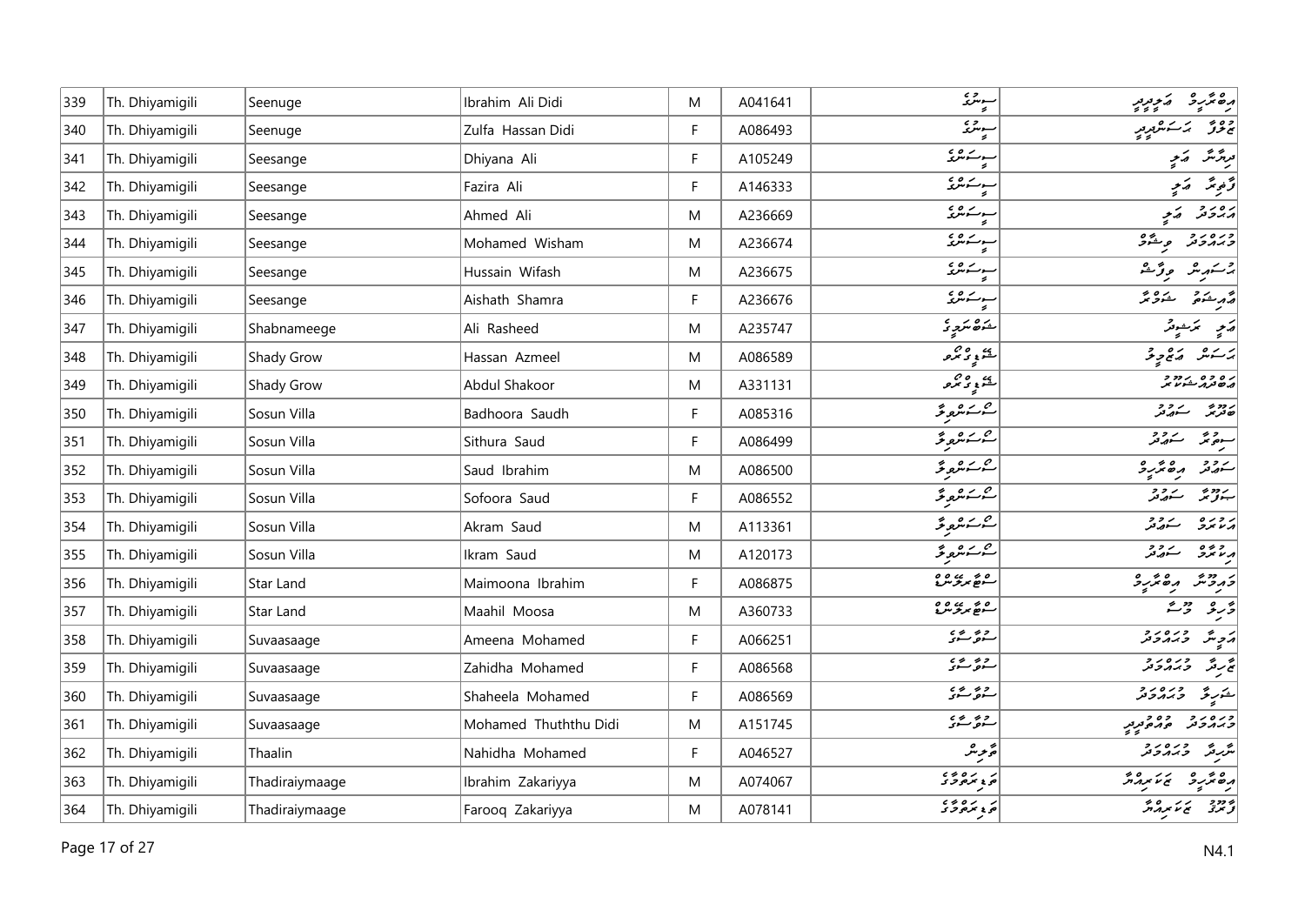| 365 | Th. Dhiyamigili | Thadiraiymaage     | Zeeniya Zakariyya      | F         | A086507 | 599188                             | ى ئەسرە بىر<br>اسم سرچ<br>ڪ                                                                                            |
|-----|-----------------|--------------------|------------------------|-----------|---------|------------------------------------|------------------------------------------------------------------------------------------------------------------------|
| 366 | Th. Dhiyamigili | Thadiraiymaage     | Ziyadha Zakariyya      | F         | A086509 | ر ره و د<br>مو و مره و د           | אית ביצי בין היה ביותר ביותר ביותר ביותר ביותר ביותר ביותר ביותר ביותר ביותר ביותר ביותר ביותר ביותר ביותר ביו<br>המוד |
| 367 | Th. Dhiyamiqili | Thadiraiymaage     | Aishath Nuzuha         | F         | A236819 | ر بەرەپ<br>مۇبە ئىرەرى             | پ <sup>و</sup> مرشوحو<br>پر پر پر<br>سرچ بر                                                                            |
| 368 | Th. Dhiyamigili | Thadiraiymaage     | Aishath Hudha          | F         | A372527 | ر<br>مو بره دی                     | پ <sup>و</sup> مرشومی<br>مرم<br>رژگر                                                                                   |
| 369 | Th. Dhiyamigili | Thadiraiymaage     | Mariyam Firusha Farooq | F         | A374954 | <br>  پرو بره د د                  | י פיתוב <sub>ק</sub> ית בין ליחי                                                                                       |
| 370 | Th. Dhiyamigili | Tharividhaage      | Zulaikha Ali Didi      | F         | A086582 | ر<br>حوموع فرد                     | تحكم شكومومر                                                                                                           |
| 371 | Th. Dhiyamiqili | Tharividhaage      | Fathimath Shiara       | F         | A086583 | <br>  په مرح تر د<br>  ___________ | ے پر گئی<br>و پر د                                                                                                     |
| 372 | Th. Dhiyamiqili | Tharividhaage      | Mariyam Shaira         | F         | A086584 | اړ بره وره<br><u>سره ور</u> ۍ      | ر ه ر ه<br><del>د</del> بربرو<br>شگەر تر                                                                               |
| 373 | Th. Dhiyamigili | Tharividhaage      | Ibrahim Shamir         | ${\sf M}$ | A239069 | <br> حومرہ وتری                    | ە ھەترىر <sup>ە</sup><br>ستگر مر                                                                                       |
| 374 | Th. Dhiyamiqili | Tharividhaage      | Aminath Shazra         | F         | A239071 | ئەسرەپىرى<br>م                     | أأرمز<br>ے تر بڑ                                                                                                       |
| 375 | Th. Dhiyamigili | Thema              | Shihama Ahmed          | F         | A086448 | ج ح<br>حو                          | شەرگە گ<br>پرەر د                                                                                                      |
| 376 | Th. Dhiyamigili | Thibroaz Villa     | Suweidha Abdul Wahid   | F         | A086544 | ە ھەم ھەم قە                       | در در دره ده در د<br>سوړوند پره تروه د                                                                                 |
| 377 | Th. Dhiyamigili | Thibroaz Villa     | Mohamed Imran          | M         | A237920 | ە 200 مۇ                           | ورەرو ھەمھىر                                                                                                           |
| 378 | Th. Dhiyamigili | Thibroaz Villa     | Amaal Abdul Wahid      | F         | A237922 | وەيدى وېڅ                          | د ده ده ده د د<br>پروتو په <i>ه د تروگ</i> رنر                                                                         |
| 379 | Th. Dhiyamigili | Thibroaz Villa     | Ikleel Abdul Wahid     | ${\sf M}$ | A237926 | ا وه دی د ځه                       | ر ٥ ٥ ٥ ٥ ٠<br>پره تر <del>ت</del> ر تر<br>وينموعه                                                                     |
| 380 | Th. Dhiyamigili | Thundi             | Sanfa Ahmed Didi       | F         | A086446 | اقوسع                              | سەھەتە<br>ر ٥ ر ۶ تورىر<br>د بر تر تورىر                                                                               |
| 381 | Th. Dhiyamiqili | Thundi             | Mariyam Shifa          | F         | A151696 | اقوسع                              | ويوبره<br>شەرگ                                                                                                         |
| 382 | Th. Dhiyamigili | Thuniveli          | Ahmed Muaviyath        | M         | A113199 | چ سرچ مو<br>م                      | و پر مر و<br>حر پر مرمو<br>پر 2 پر 1                                                                                   |
| 383 | Th. Dhiyamigili | Thuniya            | Bunyameen Zahir        | ${\sf M}$ | A238660 | قحم سرهر                           | فالمراد والمحاربة                                                                                                      |
| 384 | Th. Dhiyamiqili | Thuniya            | Sofwan Zahir           | M         | A238662 | قوسير                              | يەدە ئەھ ئىچ بەتر                                                                                                      |
| 385 | Th. Dhiyamiqili | <b>Two Friends</b> | Fathimath Iyaaza       | F         | A331177 | دد د بره ه ه<br>چونر سرد ک         | وٌمودَهُ مِنْهُمْ                                                                                                      |
| 386 | Th. Dhiyamigili | Udhares            | Abdul Majeed Zakariyya | M         | A042588 | جەيرى ھ<br>مەنىرىنىشە              |                                                                                                                        |
| 387 | Th. Dhiyamiqili | Udhares            | Aminath Sheeza         | F         | A086867 | د ر ، م<br>مرمرسه                  | ۇ يەسكە<br>مەس<br>سنسيح                                                                                                |
| 388 | Th. Dhiyamiqili | Udhares            | Rasheeda Hussain       | F         | A086868 | د ر ، م<br>مرمر سه                 | جرىسەر بىر<br>ىمەسىيەتىگە<br>ئى                                                                                        |
| 389 | Th. Dhiyamiqili | Udhares            | Aishath Nazudha        | F         | A239527 | ە ئەر ئەر ھ                        | سرح قر<br>د مر شوځ<br>مر                                                                                               |
| 390 | Th. Dhiyamigili | Udhares            | Fathimath Nazee        | F         | A239530 | ەزىر ئە                            | ۇ بوخ <sup>ى</sup><br>ىتزى                                                                                             |
|     |                 |                    |                        |           |         |                                    |                                                                                                                        |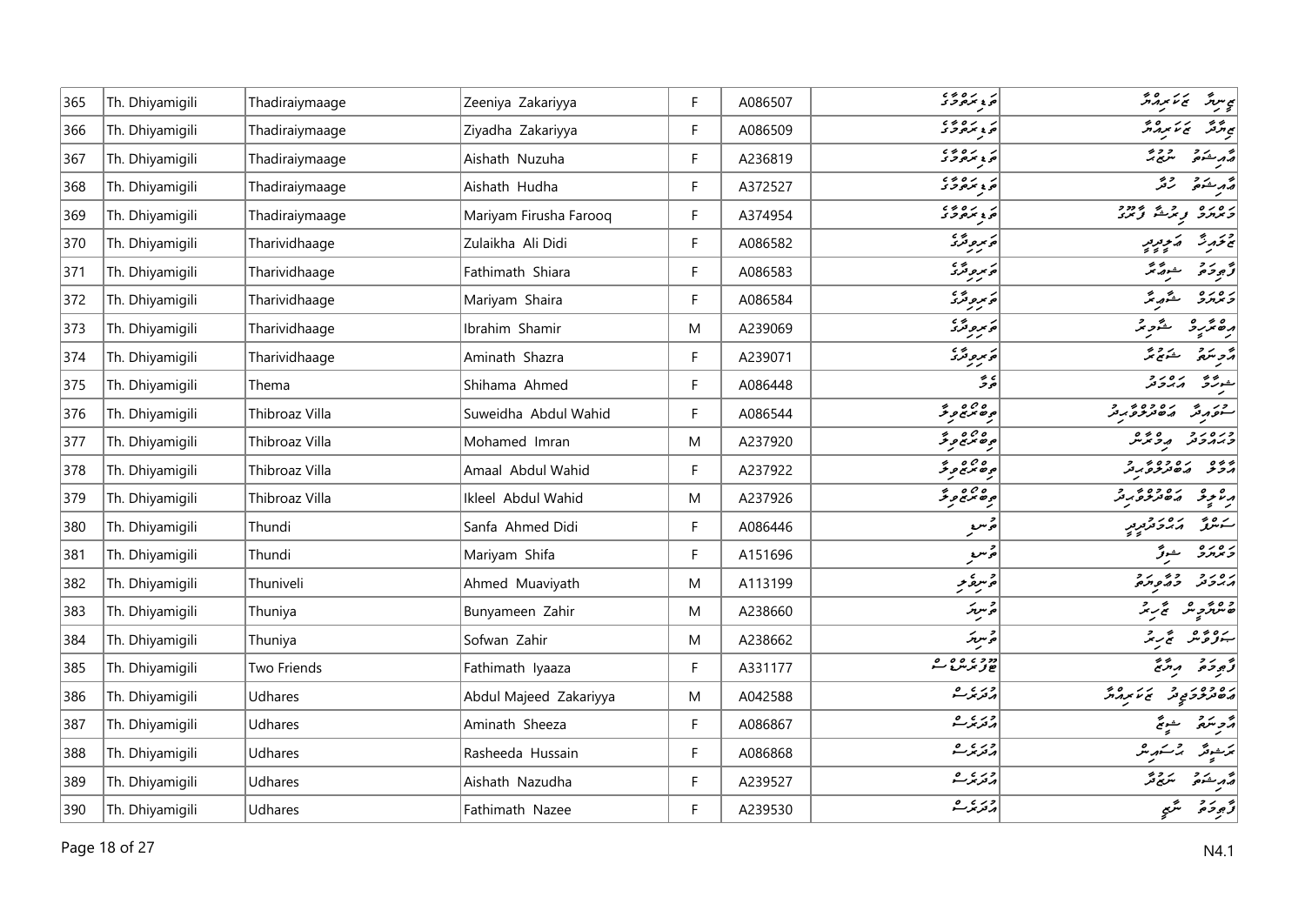| 391 | Th. Dhiyamigili | Udhares      | Raashidh Abdhul Majeedh | ${\sf M}$ | A331180 | ح پر پ <sub>ے</sub><br>مرموسہ     |                                                         |
|-----|-----------------|--------------|-------------------------|-----------|---------|-----------------------------------|---------------------------------------------------------|
| 392 | Th. Dhiyamiqili | Udhares      | Shifza Abdul Majeedh    | F         | A403421 | د ر ، م<br>مرتد <i>بر</i> ب       | ر و د دور د د کلید .<br>  شوری د ه مرد د د بر           |
| 393 | Th. Dhiyamigili | Ummeedhu     | Zaidh Yoosuf            | ${\sf M}$ | A151571 | ده د پر                           | $\begin{array}{cc} 0 & 2 & 2 \\ 2 & -2 & 2 \end{array}$ |
| 394 | Th. Dhiyamigili | Ummeedhu     | Sanfa Yoosuf            | F         | A157306 | وه چوند<br>مرمز چر                | دو په وه<br>درسو<br>سەھەتىر                             |
| 395 | Th. Dhiyamiqili | Ummeedhu     | Mueena Yoosuf           | F         | A237853 | د ۵ د پر                          | د په پر دور<br>د پېښتر مرگ                              |
| 396 | Th. Dhiyamigili | Ummeedhu     | Abdulla Yoosuf          | M         | A237872 | وه چې د<br>مرم چې مر              | دد حره<br>مرسسو<br>ەھىراللە                             |
| 397 | Th. Dhiyamigili | Ummeedhu     | Ahmed Salim             | ${\sf M}$ | A342015 | پر پر چر                          | رەر ئەرۋ                                                |
| 398 | Th. Dhiyamigili | Ummeedhu     | Mohamed Shamiz          | M         | A374905 | د ه د په<br>مرم په پې             | ورەرو شەرىخ                                             |
| 399 | Th. Dhiyamigili | Ummeedhu     | Ali Shahil              | ${\sf M}$ | A374951 | ده د پر                           | ړې شمريځ                                                |
| 400 | Th. Dhiyamiqili | Vaijeheyge   | Hussain Hassan Manik    | M         | A058310 | ر<br>تومرہے ر <sub>ی</sub>        | ב ביות יית ביות ביות י                                  |
| 401 | Th. Dhiyamigili | Vaijeheyge   | Ahmed Haidar            | ${\sf M}$ | A078592 | ر<br>تو در ج ر د                  | أرەرو بەرگە                                             |
| 402 | Th. Dhiyamiqili | Veevaru      | Mohamed Musthafa        | ${\sf M}$ | A065060 | لحوحر تمر                         | ورەرو وەرە                                              |
| 403 | Th. Dhiyamiqili | Venus Villa  | Fathimath Ali           | F         | A068744 | ە ئىر شەھ ئۇ                      | توجوحو مكعي                                             |
| 404 | Th. Dhiyamigili | Venus Villa  | Areefa Ismail           | F         | A125594 | <sub>ع</sub> ې مرک مو ځه          | ەبرۇ مەشرەپر                                            |
| 405 | Th. Dhiyamiqili | Victory      | Ibrahim Hassan          | ${\sf M}$ | A043076 | <sub>عر</sub> ثر ءَ <sub>سم</sub> | أرەنزىر ئەسەر                                           |
| 406 | Th. Dhiyamiqili | Victory      | Aman Ibrahim            | ${\sf M}$ | A158144 | وثقظيميه                          |                                                         |
| 407 | Th. Dhiyamigili | Victory      | Amaan Ibrahim           | ${\sf M}$ | A331107 | وثقظيميه                          |                                                         |
| 408 | Th. Dhiyamiqili | Vinares      | Mariyam Hussain         | F         | A086498 | ويئر پر م                         | جرىسەر بىر<br>ر ه ر ه<br><del>ر</del> بربرگ             |
| 409 | Th. Dhiyamiqili | Vinares      | Naila Adam              | F         | A086580 | اوپرندم                           | ىتىد قە<br>پەر ە<br>مەنىرى                              |
| 410 | Th. Dhiyamigili | Vinares      | Shiuth Adam             | ${\sf M}$ | A086581 | اوبئدعية                          | پەر ە<br>مەنور<br>شود و د<br>م                          |
| 411 | Th. Dhiyamiqili | Vinares      | Adam Ismail             | ${\sf M}$ | A099608 | امویترندهی                        | پور ہ<br>پر تر تر<br>ەرسىۋەپى                           |
| 412 | Th. Dhiyamigili | Vinares      | Fathimath Shahula       | F         | A202111 | ا <sub>حو</sub> متر پڑھ           | ۇ بۇرۇ ھەردۇ                                            |
| 413 | Th. Dhiyamigili | Vinares      | Iraasha Adam            | F         | A331189 | ە ئىر ئۈرگ                        | ەرىتىرىشە<br>پور ہ<br>مرمرو                             |
| 414 | Th. Dhiyamigili | Vinares      | Rishfaa Adam            | F         | A331190 | <sub>ع</sub> سر پر م              | ىرىشى تى<br>پور ہ<br>مرمرو                              |
| 415 | Th. Dhiyamigili | Zamaaneekula | Abdul Raheem Yoosuf     | ${\sf M}$ | A061593 | ئەۋسپەتمۇ                         | נסכם נגם נכפס<br>הסטה הגב ת—ק                           |
| 416 | Th. Dhiyamigili | Zamaaneekula | Mariyam Abdul Rahman    | F         | A086533 | ئە ئەسرىرىمىتى ئە                 |                                                         |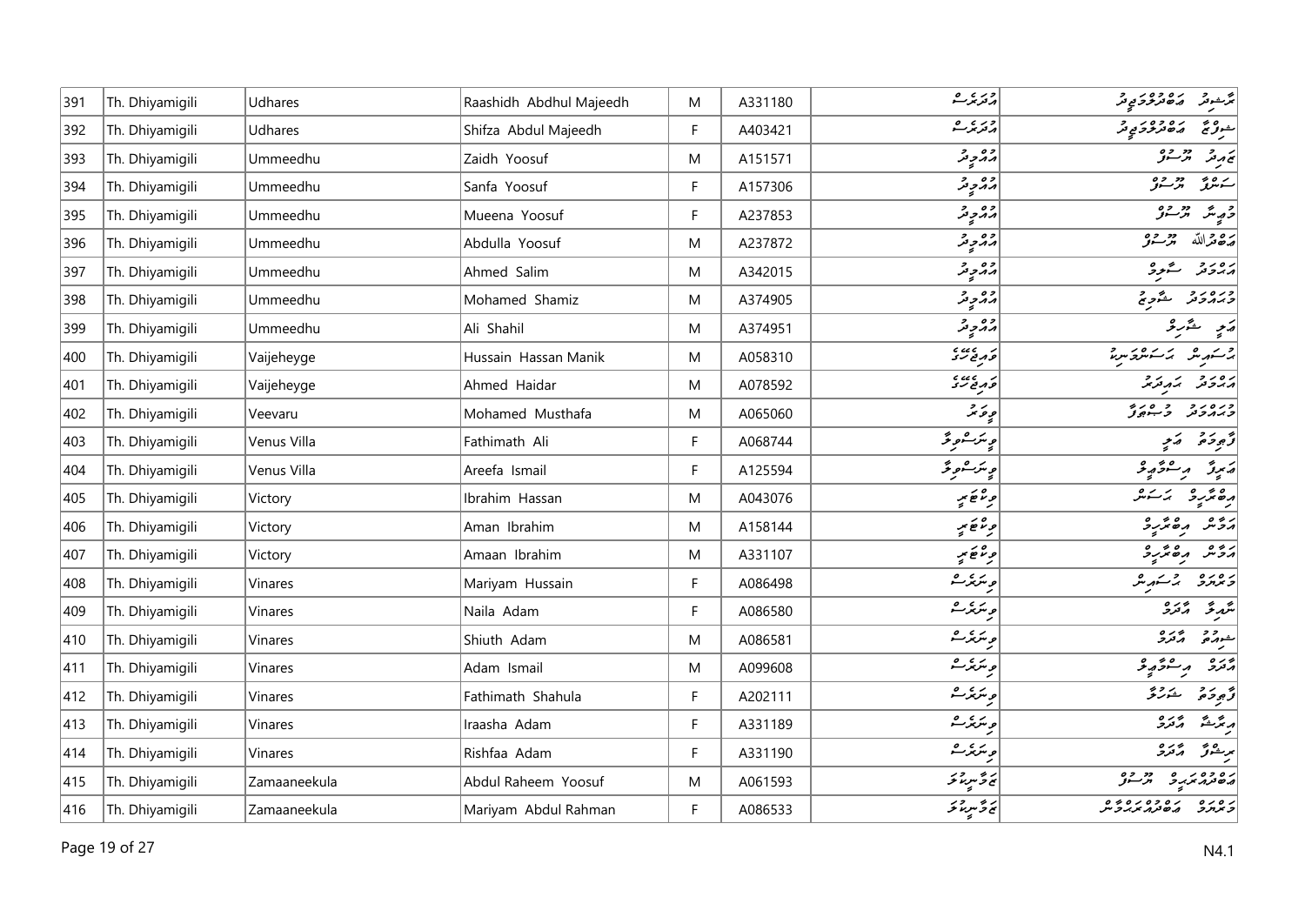| 417 | Th. Dhiyamigili  | Zamaaneekula | Hawwa Zahira      | F | A237571 | ئەۋسىدىنى                   | پره په<br>سمع مرسمر                 |
|-----|------------------|--------------|-------------------|---|---------|-----------------------------|-------------------------------------|
| 418 | Th. Dhiyamiqili  | Zamaaneekula | Ibrahim Thaufeeg  | M | A237576 | ئەۋسىدىم                    | ەھ ئرىرى<br>ە ئەرقى                 |
| 419 | Th. Dhiyamigili  | Zamaanuge    | Abbas Adam        | M | A033580 | ىر ئەرىپى<br>ئى خرىسى ئە    | رەپچە                               |
| 420 | Th. Dhiyamigili  | Zamaanuge    | Nahid Abbas       | M | A086585 | ىر ئەرى<br>ئى خرىسى         | رەپچە<br>متزر تر                    |
| 421 | Th. Dhiyamiqili  | Zamaanuge    | Ibrahim Naidh     | M | A086586 | 0.591<br>انخ خامتنى         | مەمۇرۇ<br>سگەنتر<br>$\mathcal{L}$   |
| 422 | Th. Dhiyamigili  | Zamaanuge    | Mohamed Nashid    | M | A086588 | ئەۋىترى                     | و ره ر و<br>تر پر ژ تر<br>سرٌشوترٌ  |
| 423 | Th. Dhiyamigili  | Zamaanuge    | Mariyam Nashidha  | F | A239081 | 0.501<br>سے مز سور          | ر ه ر ه<br>سَّرْتْ وَمَرَّ          |
|     | Th. Kinbidhoo    |              |                   |   |         |                             |                                     |
| 424 | Th. Kinbidhoo    | Red Rose     | Mohamed Thahuseen | M | A288117 | برہ مرے                     | و ر ه ر د<br>تر پر ژنر<br>ە برىسىس  |
| 425 | Th. Kinbidhoo    | Sosun Villa  | Mohamed Azfaan    | M | A087567 | اشىشە يىل <sub>م</sub> و ئى | و ر ه ر د<br>تر پر ژنر<br>ہ ہے و سر |
|     | Th. Thimarafushi |              |                   |   |         |                             |                                     |
| 426 | Th. Thimarafushi | Lucky House  | Ahmed Ali         | M | A086916 | 0.21<br>وردرسه              | پر ه پر و<br>  پر پر <del>و</del> ر |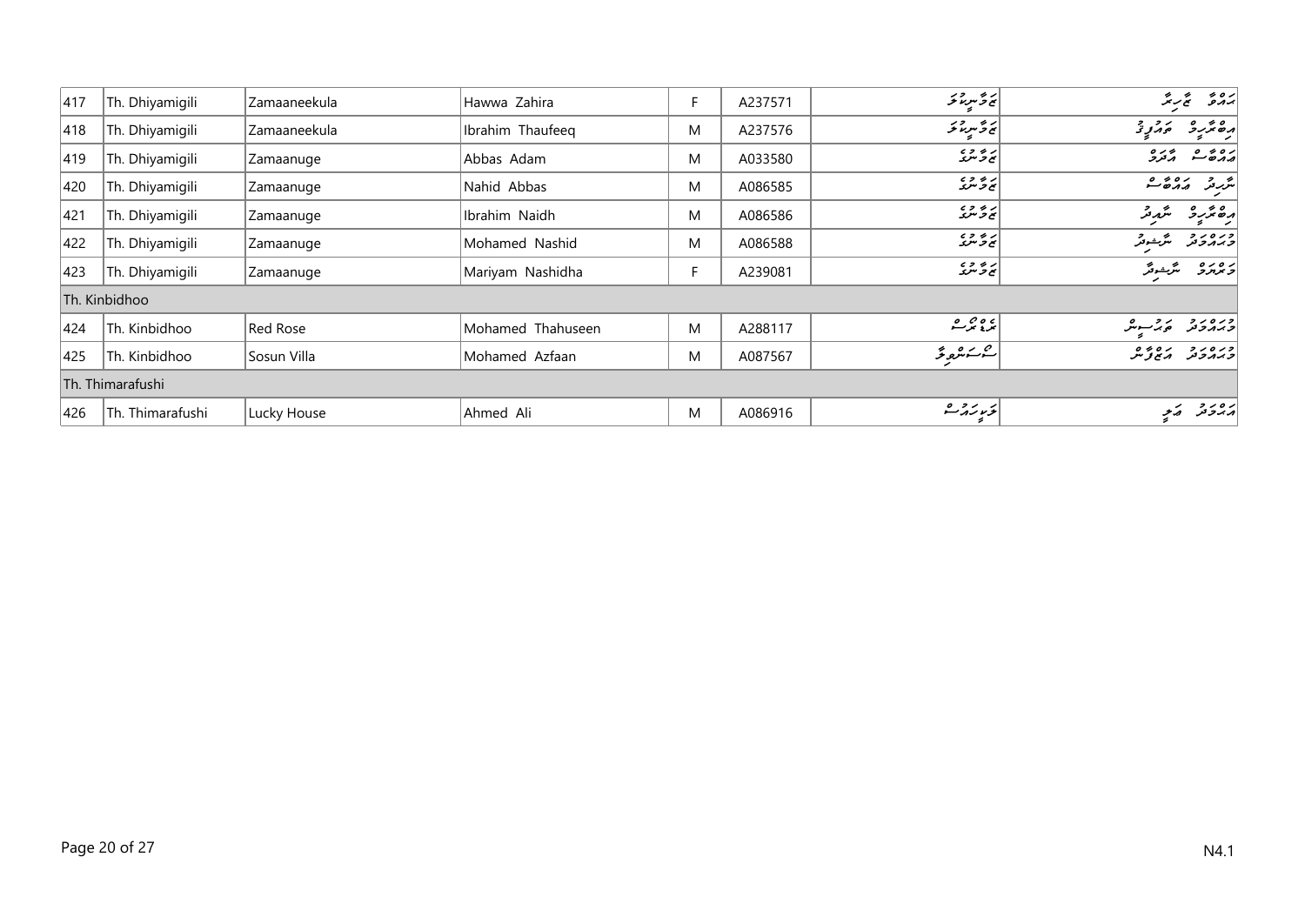## *w7qAn8m? sCw7mRo>u; wEw7mRw;sBo<*

| ' مرمر | 'يئرىثر: |
|--------|----------|
|        |          |
|        |          |
|        |          |

## *w7q9r@w7m> sCw7qHtFoFw7s; mAm=q7 w7qHtFoFw7s;*

| ىر تە | $\mathcal{O} \times$<br>$\sim$ | $\sim$<br>. . | لترنثر |
|-------|--------------------------------|---------------|--------|
|       |                                |               |        |
|       |                                |               |        |
|       |                                |               |        |

| انترنثر: | $^{\circ}$ | يبرهر | $^{\circ}$<br>سرسر |
|----------|------------|-------|--------------------|
|          |            |       |                    |
|          |            |       |                    |
|          |            |       |                    |

| ىرتىر: | 。<br>سر سر | .,<br>مرسر |
|--------|------------|------------|
|        |            |            |
|        |            |            |
|        |            |            |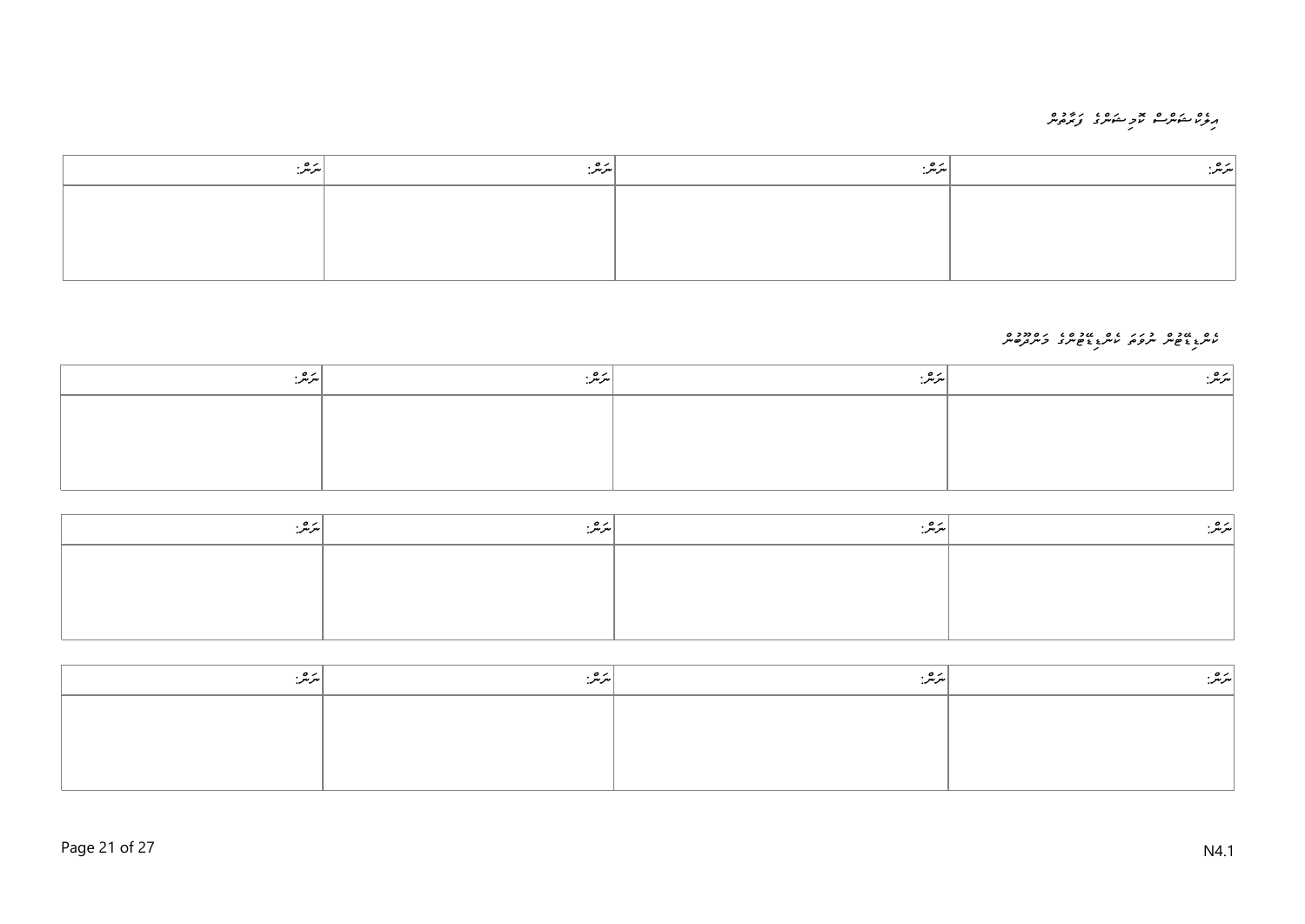| يره. | ο. | ا ير ه |  |
|------|----|--------|--|
|      |    |        |  |
|      |    |        |  |
|      |    |        |  |

| <sup>.</sup> سرسر. |  |
|--------------------|--|
|                    |  |
|                    |  |
|                    |  |

| ىئرىتر. | $\sim$ | ا بر هه. | لىرىش |
|---------|--------|----------|-------|
|         |        |          |       |
|         |        |          |       |
|         |        |          |       |

| يترمثر | $^{\circ}$ | يرمر. |
|--------|------------|-------|
|        |            |       |
|        |            |       |
|        |            |       |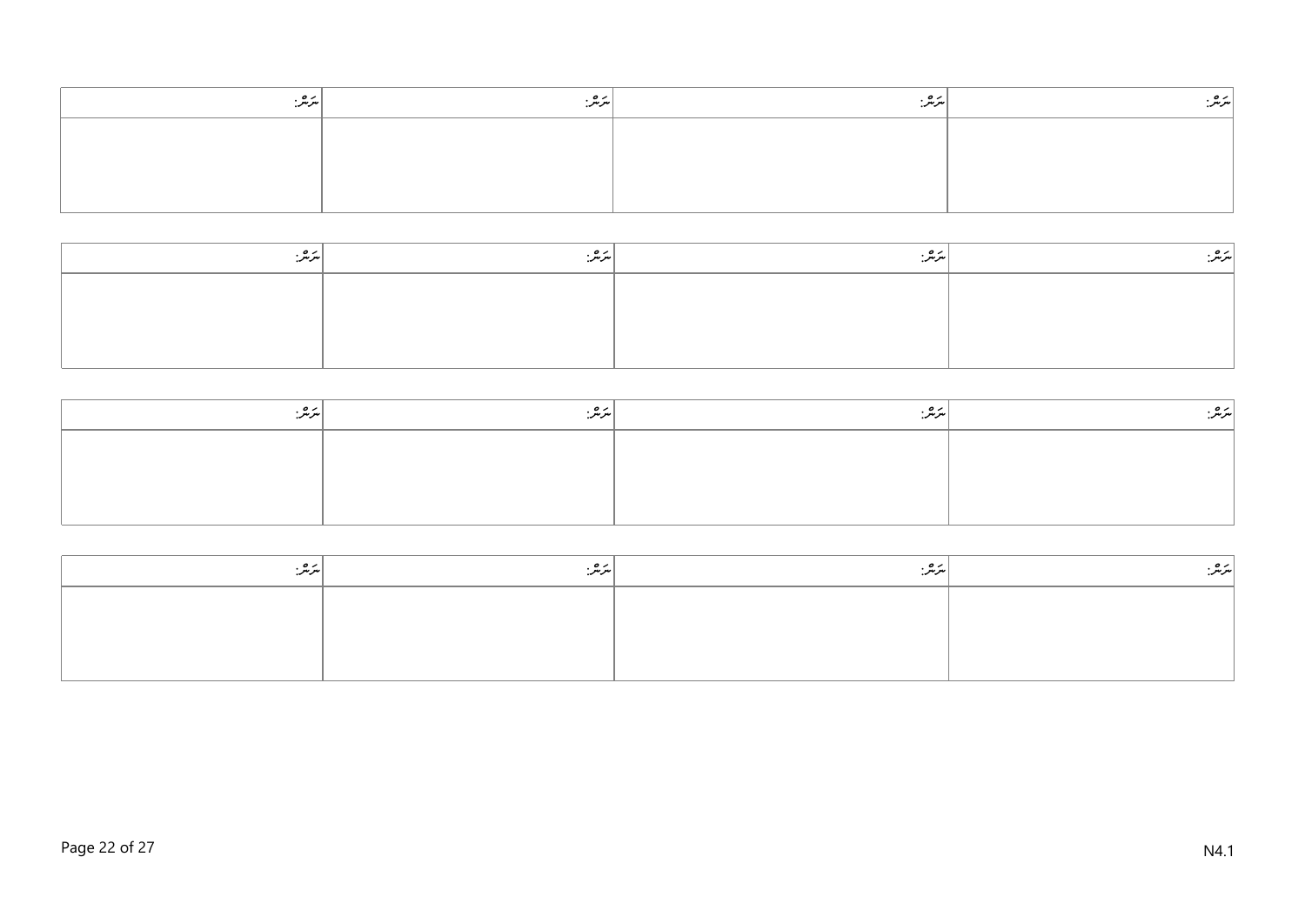| ير هو . | $\overline{\phantom{a}}$ | يرمر | اير هنه. |
|---------|--------------------------|------|----------|
|         |                          |      |          |
|         |                          |      |          |
|         |                          |      |          |

| ئىرتىر: | $\sim$<br>ا سرسر . | يئرمثر | o . |
|---------|--------------------|--------|-----|
|         |                    |        |     |
|         |                    |        |     |
|         |                    |        |     |

| انترنثر: | ر ه |  |
|----------|-----|--|
|          |     |  |
|          |     |  |
|          |     |  |

|  | . ه |
|--|-----|
|  |     |
|  |     |
|  |     |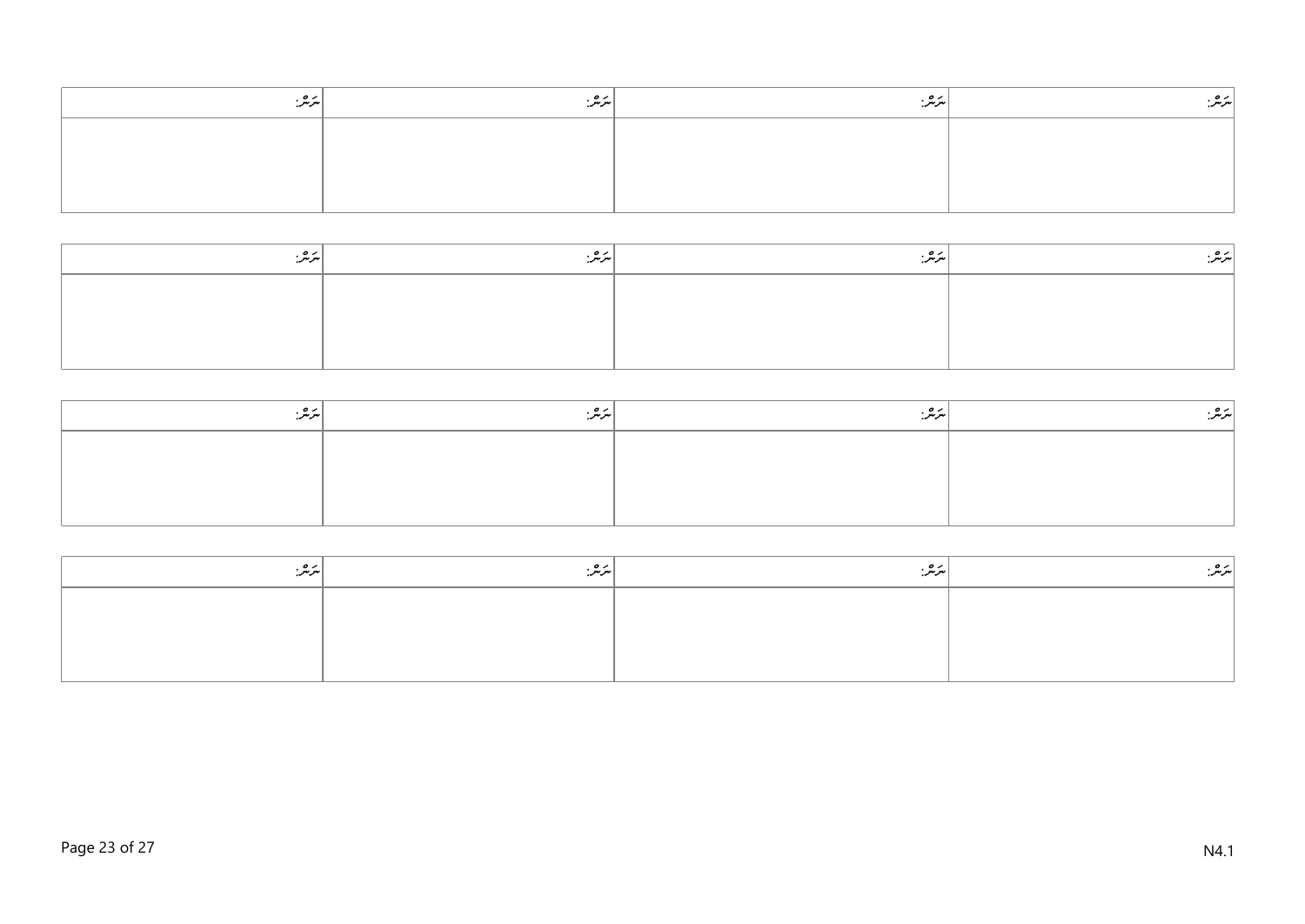| ير هو . | $\overline{\phantom{a}}$ | يرمر | اير هنه. |
|---------|--------------------------|------|----------|
|         |                          |      |          |
|         |                          |      |          |
|         |                          |      |          |

| ئىرتىر: | $\sim$<br>ا سرسر . | يئرمثر | o . |
|---------|--------------------|--------|-----|
|         |                    |        |     |
|         |                    |        |     |
|         |                    |        |     |

| الترنثر: | ' مرتكز: | الترنثر: | .,<br>سرسر. |
|----------|----------|----------|-------------|
|          |          |          |             |
|          |          |          |             |
|          |          |          |             |

|  | . ه |
|--|-----|
|  |     |
|  |     |
|  |     |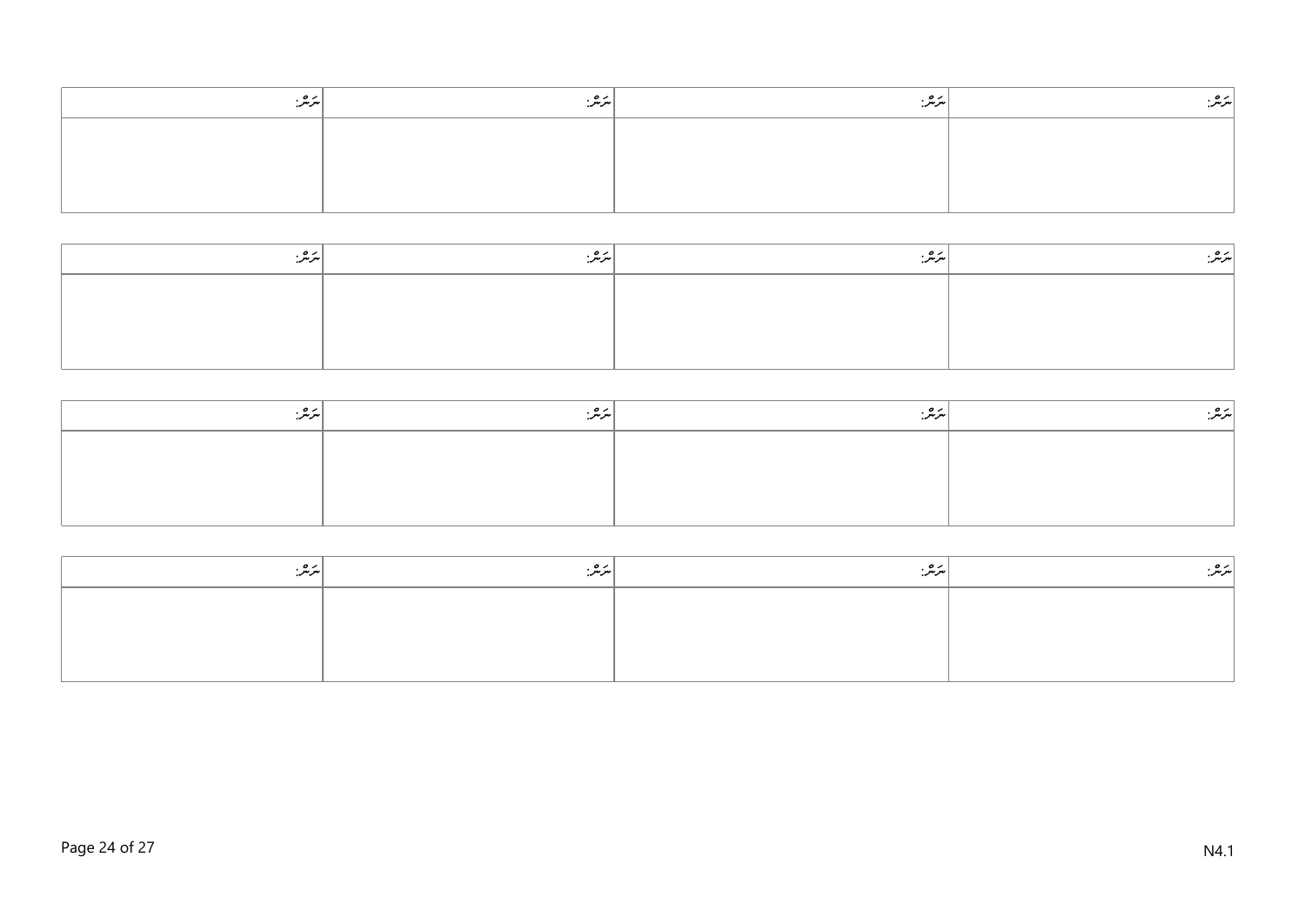| $\cdot$ | ο. | $\frac{\circ}{\cdot}$ | $\sim$<br>سرسر |
|---------|----|-----------------------|----------------|
|         |    |                       |                |
|         |    |                       |                |
|         |    |                       |                |

| ايرعر: | ر ه<br>. . |  |
|--------|------------|--|
|        |            |  |
|        |            |  |
|        |            |  |

| بر ه | 。 | $\sim$<br>َ سومس. |  |
|------|---|-------------------|--|
|      |   |                   |  |
|      |   |                   |  |
|      |   |                   |  |

| 。<br>. س | ىرىىر |  |
|----------|-------|--|
|          |       |  |
|          |       |  |
|          |       |  |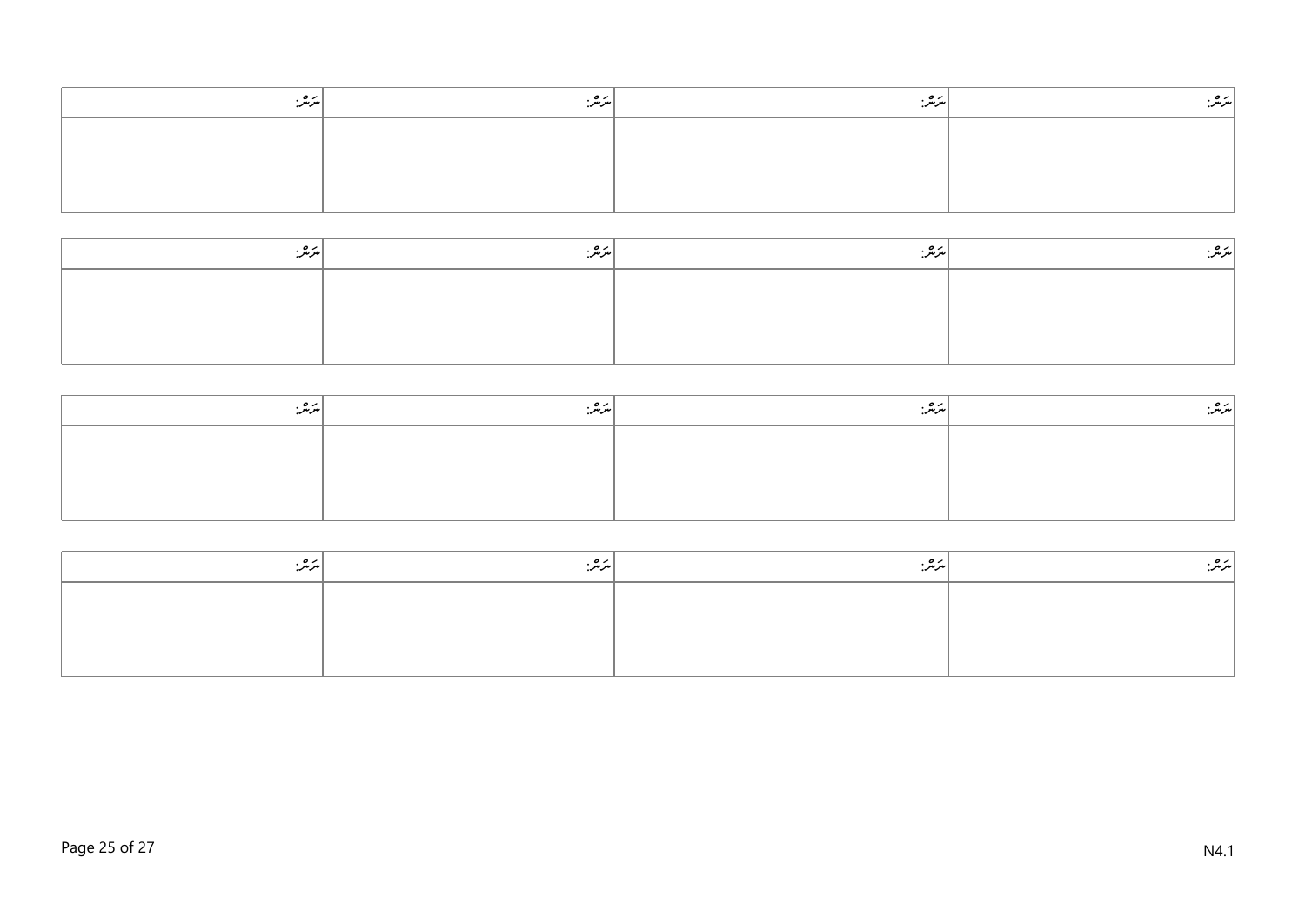| ير هو . | $\overline{\phantom{a}}$ | يرمر | لتزمثن |
|---------|--------------------------|------|--------|
|         |                          |      |        |
|         |                          |      |        |
|         |                          |      |        |

| ىر تىر: | $\circ$ $\sim$<br>" سرسر . | يبرحه | o . |
|---------|----------------------------|-------|-----|
|         |                            |       |     |
|         |                            |       |     |
|         |                            |       |     |

| الترنثر: | ' مرتكز: | الترنثر: | .,<br>سرسر. |
|----------|----------|----------|-------------|
|          |          |          |             |
|          |          |          |             |
|          |          |          |             |

|  | . ه |
|--|-----|
|  |     |
|  |     |
|  |     |